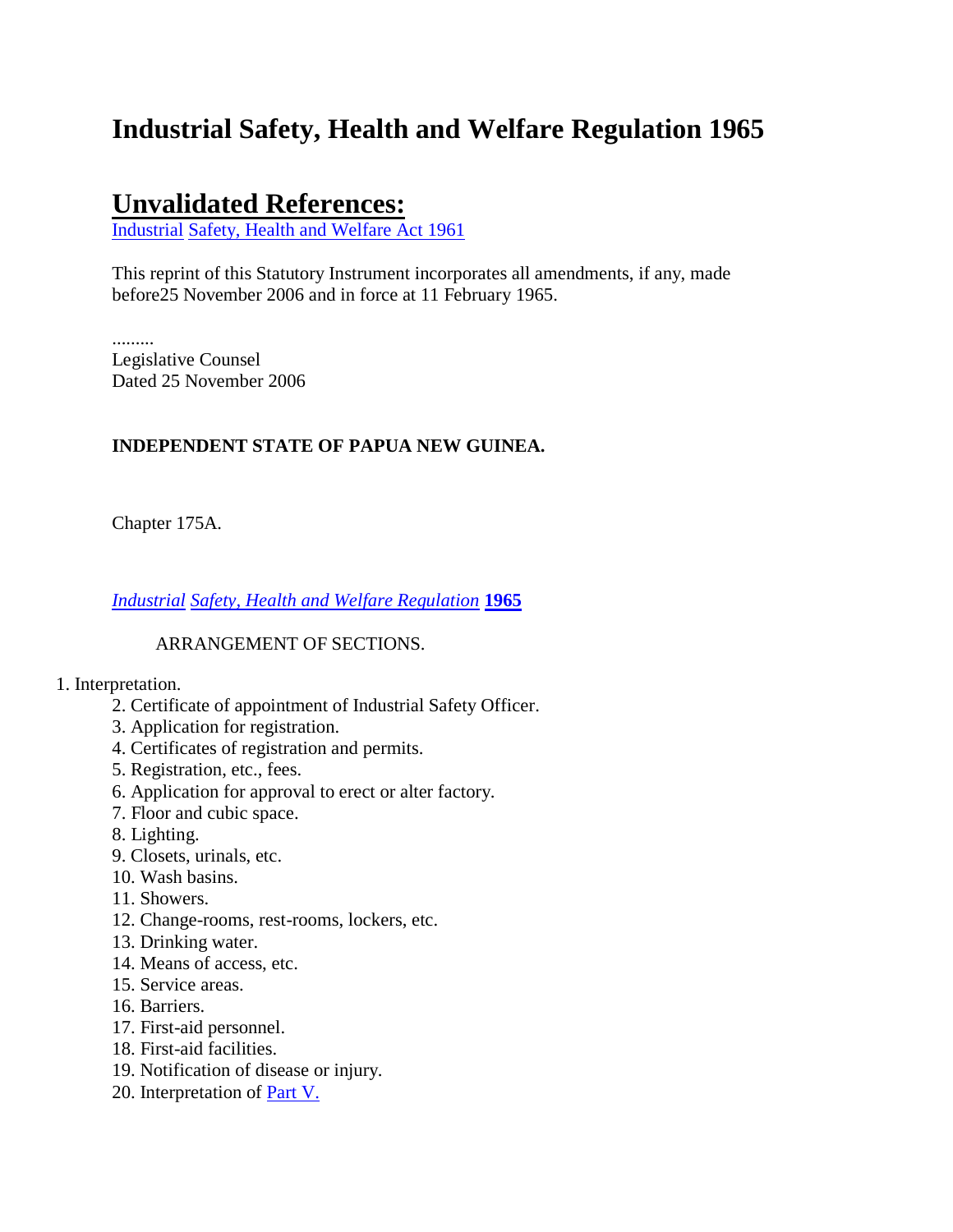- [21.](http://www.paclii.org/pg/legis/consol_act/ishawr1965426/index.html#p21) Boiler inspectors.
- 22. Registration of boilers and pressure vessels.
- 23. Application for registration.
- 23A. Registration, etc., fees.
- 24. Certificate of registration.
- 24A. Boiler attendants.
- 25. Inscription of registered number.
- 26. Change in location or construction.
- 27. Notice of inspection.
- 28. Certificate of inspection.
- 28A. Inspection, etc., fees.
- 29. Uncertified boilers.
- 30. Adoption of S.A.A. Boiler Code.
- 31. Personal safety.
- 32. Liability of occupier.
- 33. Design, etc.
- 34. Foundations.
- 35. Floors.
- 36. Clearing of sawdust, etc.
- 37. Lighting.
- 38. Marking of safe working speeds.
- 39. Power.
- 40. Collars.
- 41. Riving knives.
- 42. Secure holding of material.
- 43. Adjustment, etc., of attached equipment.
- 44. Guards on bank or gang saws.
- 45. Guards on circular saw blades.
- 46. Guard on pendulum or swinging saw.
- 47. Maintenance, etc.
- 48. Band saws.
- 49. Guards.
- 50. Tension control.
- 51. Counterweights.
- 52. Dust control.
- 53. Size of saw blade relative to band wheel.
- 54. Maintenance, etc.
- 55. Use of certain machines.
- 56. Liability of occupier.
- 57. Platform.
- 58. Log carriages.
- 59. Rails.
- 60. Guard rails.
- 61. Stops.
- 62. Saw clearance.
- 63. Leads.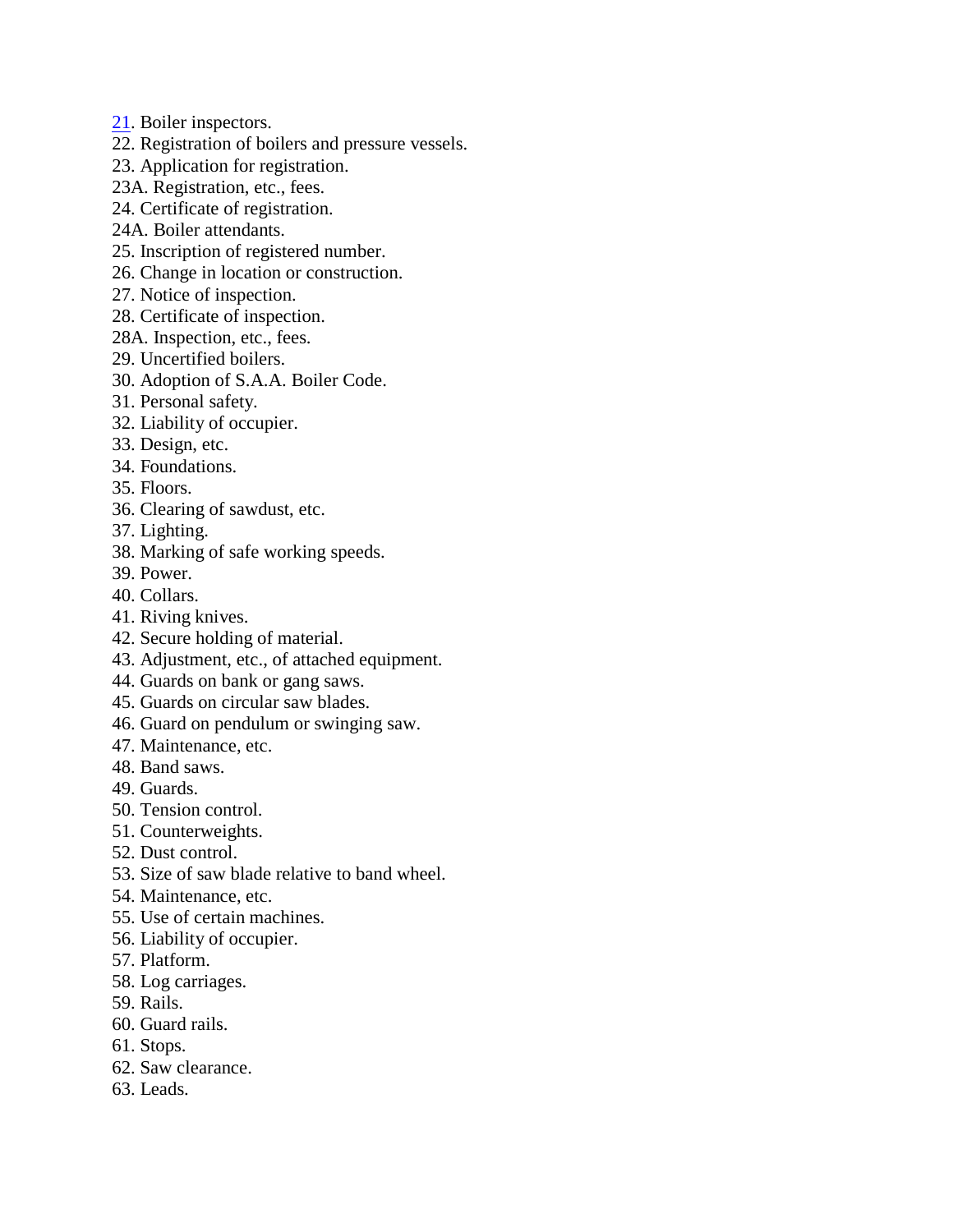64. Dogs, etc. 65. Liability of occupier. 66. Guarding of machinery. 67. Disposal of waste. 68. Incompetent workers.

*[Industrial](http://www.paclii.org/pg/legis/consol_act/ishawr1965426/) [Safety, Health and Welfare Regulation](http://www.paclii.org/pg/legis/consol_act/ishawr1965426/)* **[1965](http://www.paclii.org/pg/legis/consol_act/ishawr1965426/)**

MADE under the [Industrial Safety,](http://www.paclii.org/pg/legis/consol_act/ishawa1961335/) [Health and Welfare Act 1961.](http://www.paclii.org/pg/legis/consol_act/ishawa1961335/)

Dated 200

### **[PART I.](http://www.paclii.org/pg/legis/consol_act/ishawa1961335/index.html#p1) –** PRELIMINARY.

### **1.** INTERPRETATION.

In this Regulation, unless the contrary intention appears "approved" means approved by the Departmental Head, or by an Industrial Safety Officer authorized by the Departmental Head for the purpose.

**[PART II.](http://www.paclii.org/pg/legis/consol_act/ishawa1961335/index.html#p2) –** ADMINISTRATION.

### **2.** CERTIFICATE OF APPOINTMENT OF INDUSTRIAL SAFETY OFFICER.

For the purposes of Section 5(2) of the Act, a certificate of appointment as an Industrial Safety Officer shall be in Form 1.

### **[PART III.](http://www.paclii.org/pg/legis/consol_act/ishawa1961335/index.html#p3) –** REGISTRATION, ETC., OF FACTORIES.

#### **3.** APPLICATION FOR REGISTRATION.

(1) An application under Section 16 of the Act shall be in Form 2, and shall contain the particulars required by that form to be provided.

(2) The plan accompanying the application shall show–

- (*a*) a dimensional layout of each floor; and
- (*b*) the type of materials used for construction; and
- (*c*) the type, height and lining of all walls, roofs and partitions; and
- (*d*) the purposes for which each area is proposed to be used; and
- (*e*) the welfare facilities; and
- (*f*) the position and dimensions of each wall or roof opening; and
- (*g*) the number of persons to be employed in each room.

 $(3)$ <sup>[\[1\]](http://www.paclii.org/pg/legis/consol_act/ishawr1965426/#fn1) [\[2\]](http://www.paclii.org/pg/legis/consol_act/ishawr1965426/#fn2)</sup>The fee for an application under Subsection (1) is K50.00.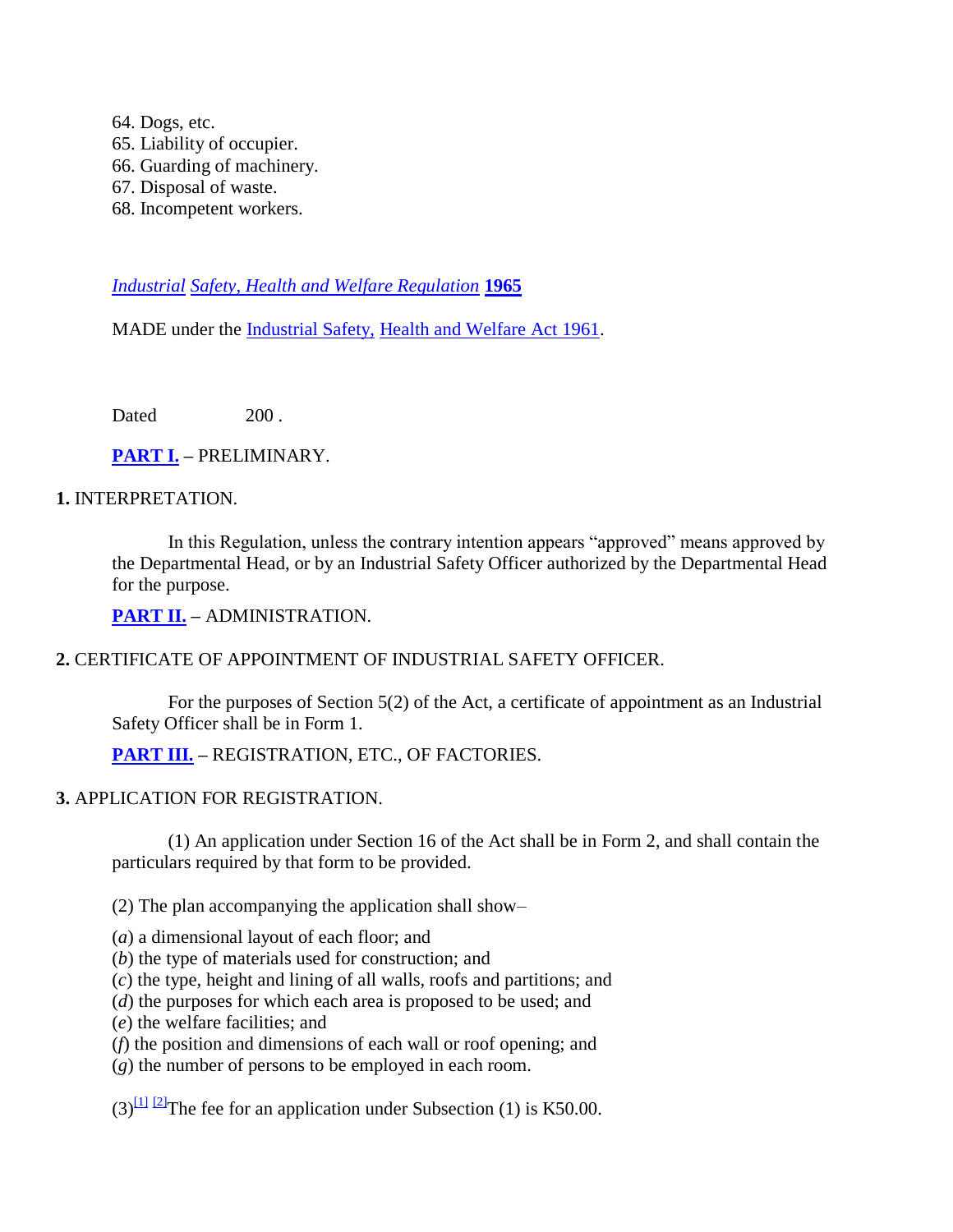### **4.** CERTIFICATES OF REGISTRATION AND PERMITS.

(1) A certificate of registration shall be in Form 3.

(2) A permit shall be in Form 4.

# **5.** REGISTRATION, ETC., FEES.

 $\frac{3}{3}$ (1) The fee for the registration of premises as a factory is–

(*a*) where not more than 10 persons are usually employed, or to be employed in the premises–

(i) for the issue of certificate of registration–K500.00; and

(ii) for the issue of renewal of certificate of registration–K250.00; and

(*b*) where more than 10 persons but not more than 50 persons are usually employed, or to be employed, in the premises–

(i) for the issue of certificate of registration–K550.00; and

(ii) for the issue of renewal of certificate of registration–K275.00; and

(*c*) in any other case–

(i) for the issue of certificate of registration–K1,000.00; and

(ii) for the issue of renewal of certificate of registration–K500.00.

(2) The fee for a permit is K25.00.

**6.** APPLICATION FOR APPROVAL TO ERECT OR ALTER FACTORY.

 $(1)^{[4] \t [5]}$  $(1)^{[4] \t [5]}$  $(1)^{[4] \t [5]}$  $(1)^{[4] \t [5]}$  $(1)^{[4] \t [5]}$ An application for approval under Section 26(2) of the Act shall be in Form 5, and shall contain the particulars required by that form to be provided.

 $(2)$ <sup>[\[6\]](http://www.paclii.org/pg/legis/consol_act/ishawr1965426/#fn6)</sup> <sup>[\[7\]](http://www.paclii.org/pg/legis/consol_act/ishawr1965426/#fn7)</sup>The fee for an application under Subsection (1) is K100.00.

**[PART IV.](http://www.paclii.org/pg/legis/consol_act/ishawa1961335/index.html#p4) –** CONDITIONS OF WORK.

# **7.** FLOOR AND CUBIC SPACE.

The clear cubic and floor space provided for an employee shall be adequate to ensure–

(*a*) his reasonable comfort, having regard to the nature of his work; and

(*b*) his own and other employees' safety during the performance of his duties.

# **8.** LIGHTING.

(1) Subject to this section, the general unobscured natural lighting in a factory or part of a factory shall be–

(*a*) sufficient and suitable for the purposes for which the factory or part of the factory is to be used; and

(*b*) in respect of the interior of the factory–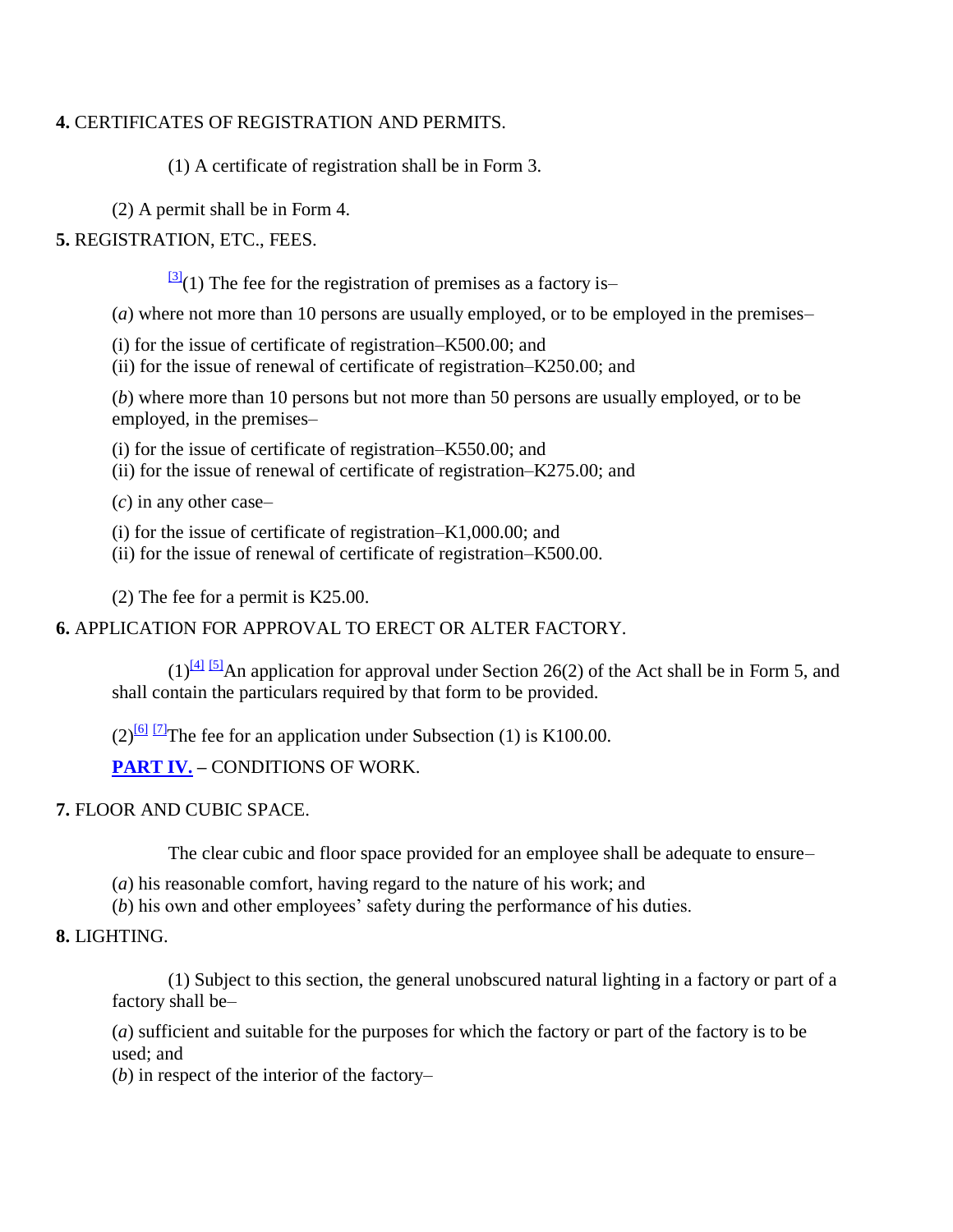(i) in a part of the factory where persons are usually employed–not less than 110 lux, measured on a horizontal plane at a level of 1m from the floor; and

(ii) in a part of the factory where persons are not usually employed–not less than 11 lux measured at floor level.

(2) Where, in the opinion of an Industrial Safety Officer, the amount of unobscured natural light prescribed by Subsection (1) cannot be reasonably obtained, the occupier shall provide artificial light that is, in the opinion of the Industrial Safety Officer, equivalent to it.

### **9.** CLOSETS, URINALS, ETC.

(1) For the purposes of Section 31 of the Act, water-closets shall be provided for the use of employees at each place of employment in accordance with the following scale:–

| Number of Employees.                   | Proportion of closets to female Proportion of closets to male<br>employees. | employees.                  |
|----------------------------------------|-----------------------------------------------------------------------------|-----------------------------|
| Not exceeding 100                      | 1 to each 20 or part of 20.                                                 | 1 to each 25 or part of 25. |
| Exceeding 100 but not<br>exceeding 200 | 1 to each 25 or part of 25.                                                 | 1 to each 30 or part of 30. |
| Exceeding 200                          | 1 to each 25 or part of 25.                                                 | 1 to each 40 or part of 40. |

(2) In addition to the closets prescribed by Subsection (1), at each place of employment where male persons are employed the occupier shall provide urinals for their use at the rate of one urinal stall for every 15, or part of 15, male employees.

(3) Notwithstanding Subsection (2), where the number of male persons employed at a place of employment is less than 10, a pedestal pan with a hinged tip-up lid may be provided in place of the urinal prescribed by that subsection.

### **10.** WASH BASINS.

(1) Wash basins shall be provided in a place of employment at the rate of one basin for each 20, or part of 20, employees of each sex.

(2) Notwithstanding Subsection (1) where the number of male employees or of female employees exceeds 100, the rate of wash basins prescribed by that subsection may be decreased to one basin for each 25, or part of 25, male employees or female employees, as the case may be.

(3) Where the place of employment is connected with a water supply the water supply shall be laid onto the wash basins referred to in this section and in any other case water shall be provided at a convenient distance from each wash basin together with proper utensils for its distribution.

### **11.** SHOWERS.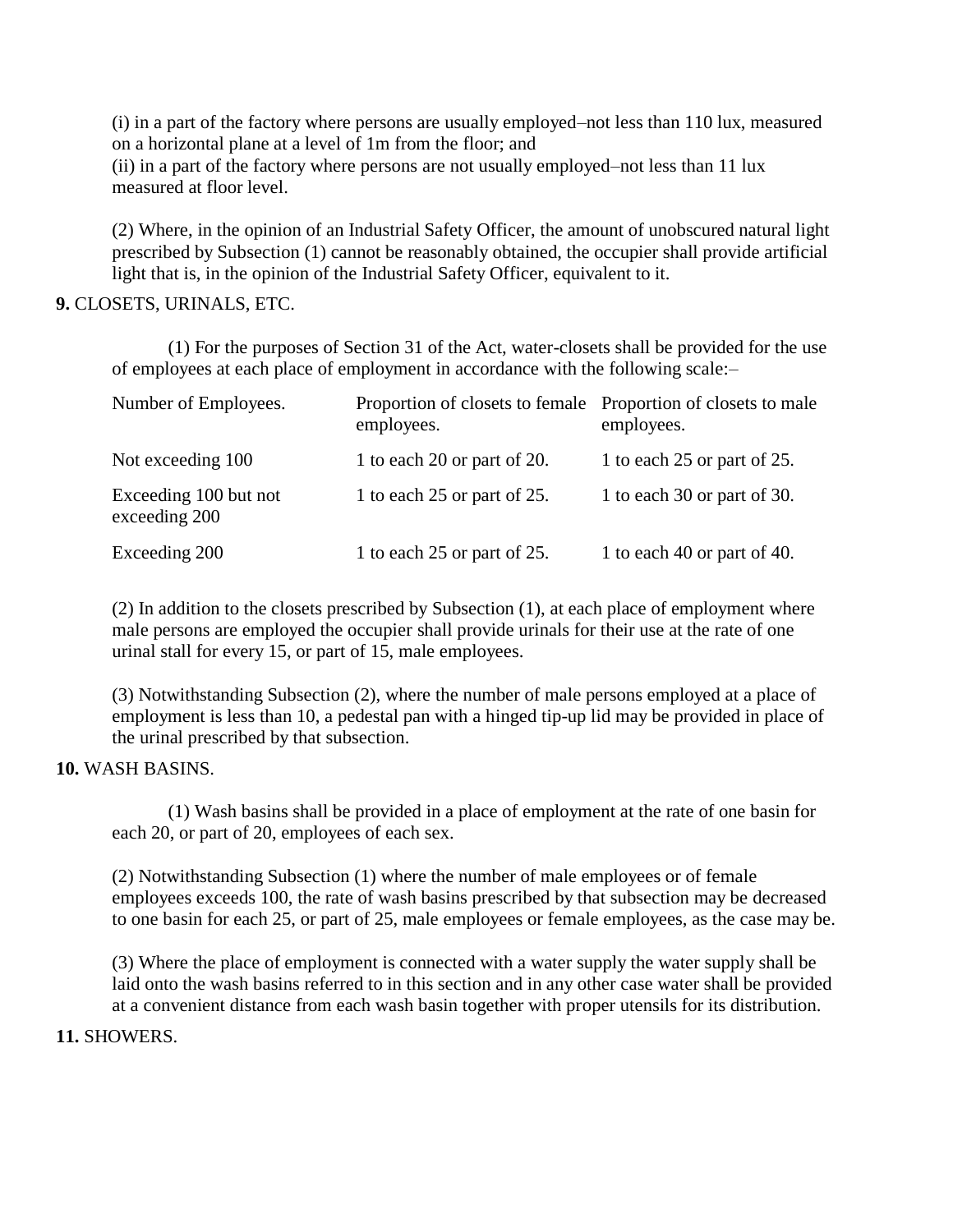(1) Where an Industrial Safety Officer, having regard to the nature of the work performed at a place of employment, so directs, showers shall be provided at the rate of one shower for each 10, or part of 10, male or female employees, as the case may be.

(2) Unless the Industrial Safety Officer in any specific case otherwise directs, showers provided under Subsection (1) shall be located immediately adjacent to the change rooms (if any) provided at the place of employment.

### **12.** CHANGE-ROOMS, REST-ROOMS, LOCKERS, ETC.

(1) In a place of employment where, in the opinion of an Industrial Safety Officer, a change of dress of the employee is necessary, whether by reason of the class of work being performed or otherwise, separate change-rooms of approved design and dimensions shall be provided for employees of each sex.

(2) In relation to a change-room prescribed under Subsection (1), an Industrial Safety Officer may direct that lockers in approved numbers and design shall be provided.

(3) Where female employees are employed at a place of employment, an Industrial Safety Officer may direct that a rest-room or rest-rooms, suitably furnished, of approved location and dimensions shall be provided.

### **13.** DRINKING WATER.

In every factory, there shall be provided for the free use of employees not less than 3.5 l of potable water per employee per day.

# **14.** MEANS OF ACCESS, ETC.

(1) In this section–

"main traffic way" means a traffic way that, in the opinion of an Industrial Safety Officer, is in regular or constant use;

"subsidiary traffic way" means a traffic way that, in the opinion of an Industrial Safety Officer, is in irregular or intermittent use.

(2) In the premises of employment–

(*a*) all main traffic ways shall be so arranged that a minimum unobstructed width of 1,200 mm is provided; and

 $(b)$  all subsidiary traffic ways shall be so arranged that a minimum unobstructed width of 600 mm is provided; and

(*c*) all main traffic ways shall be so arranged that there is a minimum unobstructed headroom of 2,300 mm; and

(*d*) all subsidiary traffic ways shall be so arranged that there is a minimum unobstructed headroom of 2,000 mm.

(3) For the purposes of Subsection (2), an isolated obstruction that is marked in an approved manner shall not be deemed to obstruct the width or headroom, as the case may be.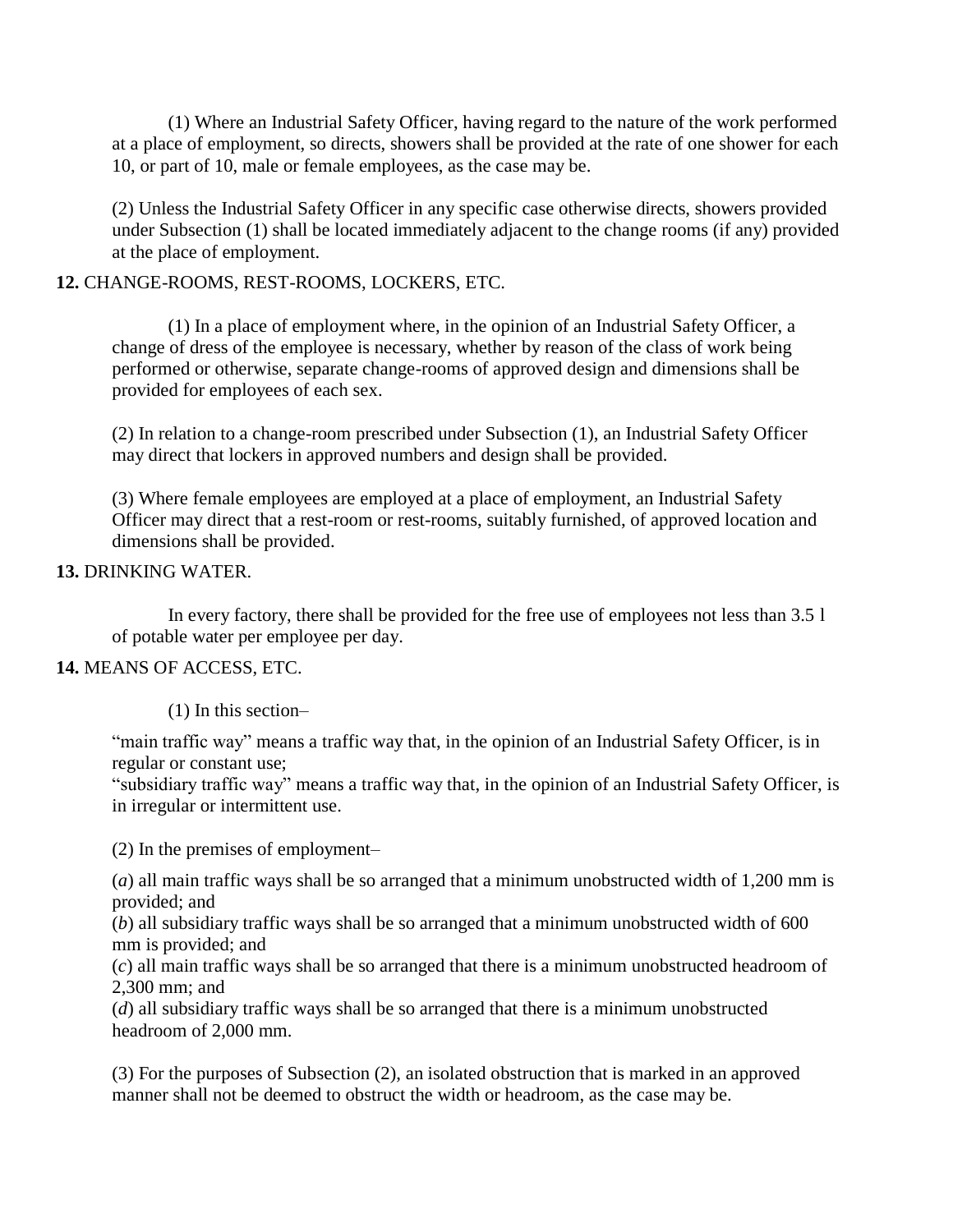### **15.** SERVICE AREAS.

(1) In this section, "service area" means the area in the premises of employment that an employee normally or necessarily occupies while operating, servicing, repairing or otherwise working on any plant, equipment, machinery, processes or appliances in the premises.

(2) In any premises of employment, so far as is practicable a service area shall be so arranged that an employee remaining in it shall not be exposed to any danger from plant, equipment, machinery or appliances in the premises.

### **16.** BARRIERS.

In any premises of employment where, in the opinion of an Industrial Safety Officer, the installation of a barrier would prevent persons from falling from floors, walkways, platforms, stairs, ladders, ramps or walking or working surfaces, barriers of approved design and construction shall be installed.

### **17.** FIRST-AID PERSONNEL.

For the purposes of Section 33 of the Act, where in the opinion of a medical officer facilities for medical treatment are not otherwise readily available to employees at their place of employment, there shall be employed employees–

(*a*) in such numbers; and

(*b*) with such first-aid qualifications,

as are approved by a medical officer.

### **18.** FIRST-AID FACILITIES.

(1) For the purposes of Section 33 of the Act, for each 50, or part of 50, employees there shall be provided a first-aid kit containing the following items:–

| adhesive strapping, reels 25 mm                    | 1    |
|----------------------------------------------------|------|
| bandages, rolls 50 mm x 1,800 mm                   | 6    |
| bandages, triangular                               | 3    |
| cotton wool, roll of 454 g                         | 1    |
| cotton wool, sterile, 28 g sealed cartons          | 8    |
| Dettol, Zepharin, Solyptol or equivalent           | 113g |
| finger-dressings, sterile and individually wrapped | 6    |
| forceps, dressing 127 mm                           | 1    |
| gauze, plain 5 m2, in sealed cartons               | 1    |
| glass, medicine                                    | 1    |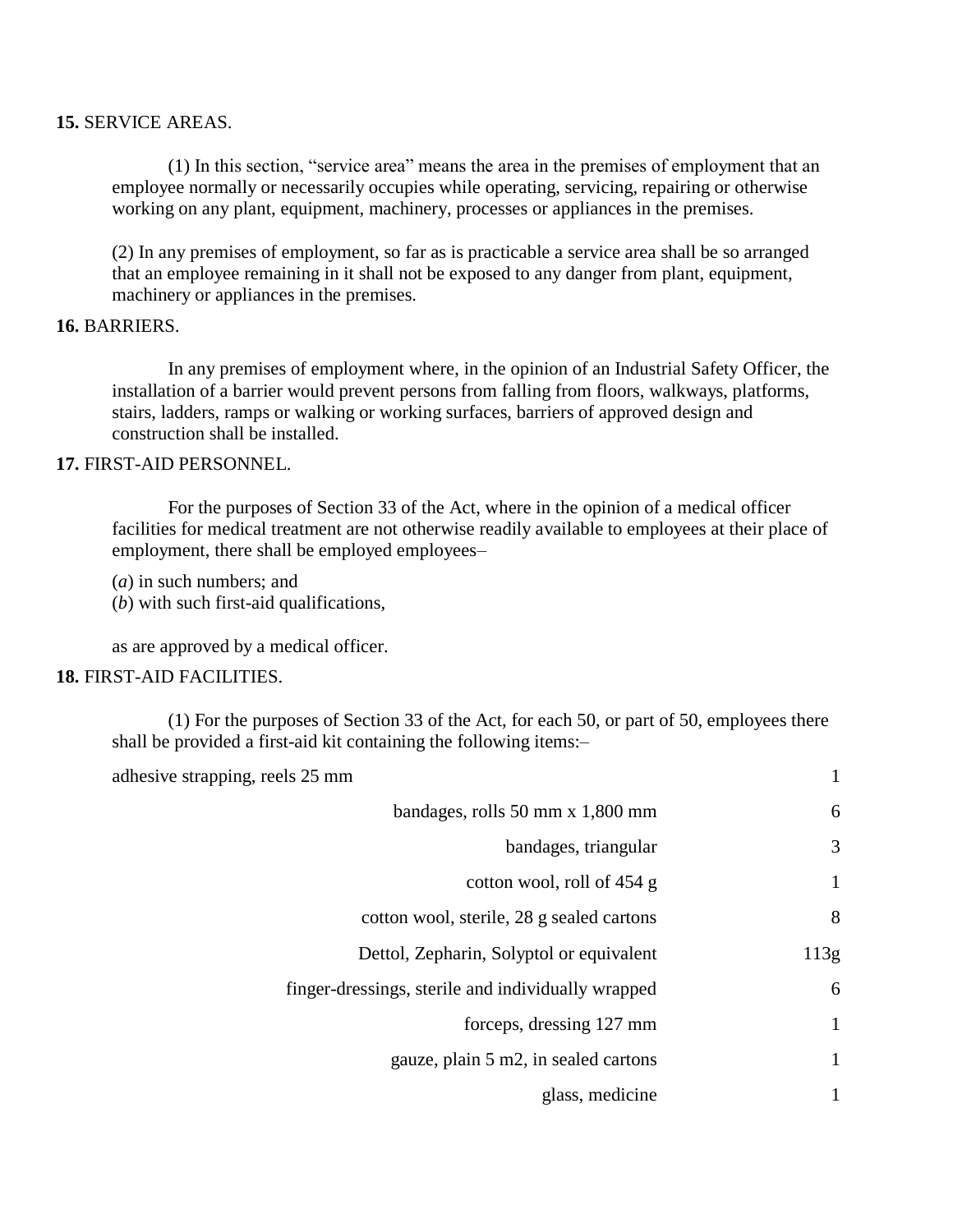| 12             | pins, safety                                                                        |
|----------------|-------------------------------------------------------------------------------------|
| $\overline{2}$ | salvolatile, 28 g bottles                                                           |
| $\mathbf{1}$   | scissors, surgical, 127 mm                                                          |
|                | splints, sufficient for-                                                            |
|                | $(a)$ a fractured arm below the elbow; or                                           |
|                | $(b)$ a fractured leg below the knee,                                               |
|                | and of approved design                                                              |
| $\mathbf{1}$   | splint, Thomas or approved equivalent                                               |
| $\mathbf{1}$   | stretcher, approved type                                                            |
| $\overline{c}$ | Sulphacetimide (APF) eye drops, weak solution of, in screw-top dropper<br>of $28 g$ |
|                | Tincture of Iodine B.P. 2.5%                                                        |
| $\mathbf{1}$   | tourniquet, approved type                                                           |
| 113g           | W/V Iodine                                                                          |
|                |                                                                                     |

(2) The first-aid kit referred to in Subsection (1) shall–

(*a*) be kept under the charge of a person, (if any) employed in accordance with Section 17, and otherwise in the charge of some responsible person; and

(*b*) be kept secure and apart from items other than items used in connection with the giving of medical or emergency assistance; and

(*c*) be replenished as and when the items in it become defective or exhausted; and

(*d*) be located in accordance with the directions of a medical officer; and

(*e*) be distinctively marked with a white cross on a green background.

**19.** NOTIFICATION OF DISEASE OR INJURY.

For the purposes of Section 34 of the Act, a notification of disease, injury or death shall be in Form 6, and shall contain the particulars required by that form to be supplied.

**[PART V.](http://www.paclii.org/pg/legis/consol_act/ishawa1961335/index.html#p5) –** BOILERS AND PRESSURE VESSELS.

# **20.** INTERPRETATION OF [PART V.](http://www.paclii.org/pg/legis/consol_act/ishawa1961335/index.html#p5)

In this Part, unless the contrary intention appears–

"boiler"–

(*a*) means a closed vessel in which steam is generated under a pressure greater than atmospheric pressure; and

(*b*) includes–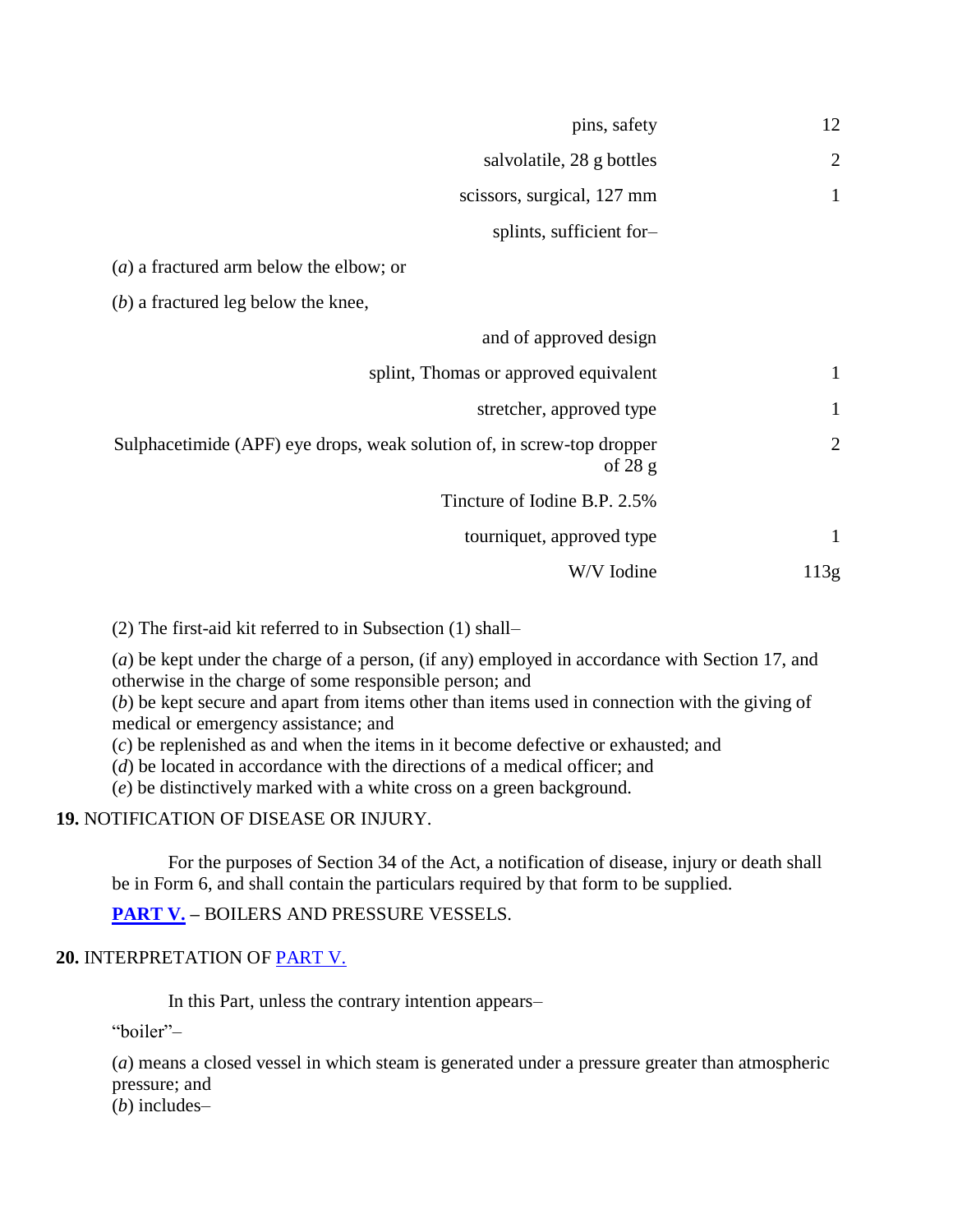(i) an economizer used to heat water being fed to such a vessel; and

(ii) a superheater used for heating steam; and

(iii) feed blow down steam distribution pipe lines,

and all fittings and connections used in relation to any of them;

"boiler inspector" means a boiler inspector appointed under Section 21;

[\[8\]](http://www.paclii.org/pg/legis/consol_act/ishawr1965426/#fn8)"boiler attendant" means a boiler attendant appointed under Section 24A.

"pressure vessel" means a closed vessel not being heated but subject to pressure greater than atmospheric pressure by liquids, vapour or air or other gases, but does not include–

(*a*) cylinders for the storage and transport of compressed gases; or

(*b*) a domestic hot water system or a domestic water system; or

(*c*) a vessel or a member of a class of vessels declared by the Departmental Head, by notice in the National Gazette, not to be a pressure vessel or class of vessels for the purposes of this Regulation;

"registered number" means the registered number assigned under Section 24 to a boiler or pressure vessel.

# **21.** BOILER INSPECTORS.

 $\frac{191}{21}$ (1) The Departmental Head may, by notice in the National Gazette, appoint suitably qualified Industrial Safety Officers to be boiler inspectors for the purposes of this Part.

(2) The Departmental Head may appoint such other suitably qualified persons, other than Industrial Safety Officers, who upon application satisfy such criteria as may be determined by the Departmental Head from time to time, to be boiler inspectors for the purposes of this Part.

(3) An application for appointment or renewal of an appointment as a boiler inspector under Subsection (2)(b) shall–

(*a*) be in Form 1A; and

(*b*) be forwarded to the Departmental Head; and

(*c*) be for a period not exceeding one year.

(4) The fee payable under Subsection (2)–

(*a*) for an application for appointment as a boiler inspector under Subsection (2) is K200.00. (*b*) for renewal of an application for appointment as a boiler inspector under Subsection (2) is K100.00.

# **22.** REGISTRATION OF BOILERS AND PRESSURE VESSELS.

A boiler or pressure vessel used in a factory, place of employment or premises of employment shall be registered under this Part.

# **23.** APPLICATION FOR REGISTRATION.

An application for registration shall–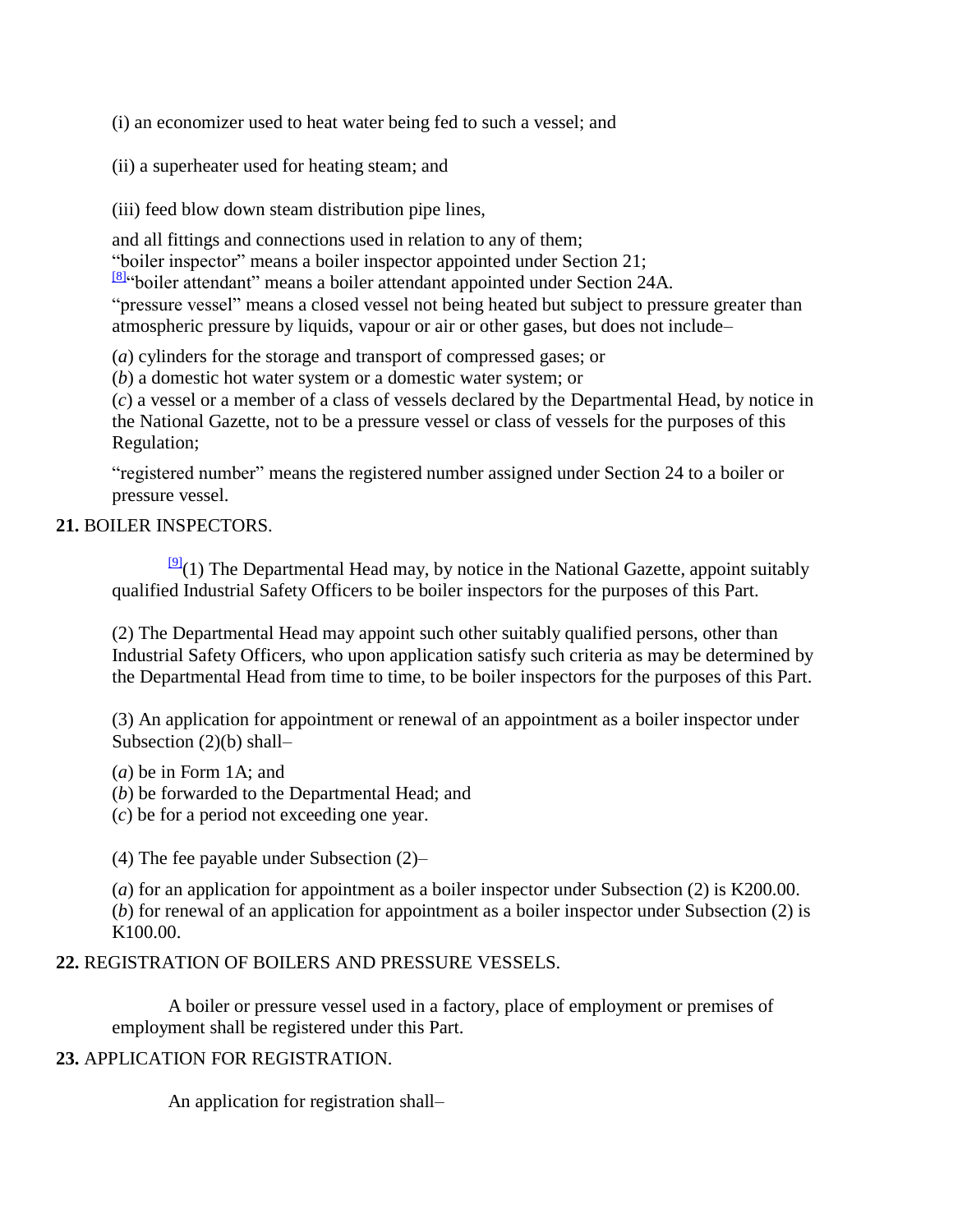(*a*) be in Form 7; and

(*b*) be forwarded to the Departmental Head; and

(*c*) contain the particulars required by that form to be supplied.

### **23A.** REGISTRATION, ETC., FEES.

[\[10\]](http://www.paclii.org/pg/legis/consol_act/ishawr1965426/#fn10)The fee for the registration of a boiler or pressure vessel is K200.00.

### **24.** CERTIFICATE OF REGISTRATION.

As soon as is practicable after the receipt of an application under Section 23, the Departmental Head shall issue a consecutively-numbered certificate of registration in Form 8.

### **24A.** BOILER ATTENDANTS.

 $\frac{[11]}{[11]}(1)$  $\frac{[11]}{[11]}(1)$  $\frac{[11]}{[11]}(1)$  The Departmental Head may appoint suitably qualified persons who upon application satisfy such criteria as may be determined by the Departmental Head from time to time, to be boiler attendants for the purposes of this Part.

(2) An application for appointment or renewal of appointment as a boiler attendant under Subsection (1) shall–

(*a*) be in Form 1B; and

(*b*) be forwarded to the Departmental Head; and

(*c*) be for a period not exceeding one year.

(3) The fee–

(*a*) for application for appointment or renewal of appointment as boiler attendant under Subsection (2) is K20.00; and

(*b*) where the application for renewal is not received by the Departmental Head within 15 days after the expiry of appointment is K20.00, in addition to the fee upon application.

### **25.** INSCRIPTION OF REGISTERED NUMBER.

The owner of a boiler or pressure vessel registered under Section 24 shall cause the number endorsed on the certificate of registration referred to in that section to be inscribed in an approved position on the boiler or vessel.

### **26.** CHANGE IN LOCATION OR CONSTRUCTION.

Where–

- (*a*) the location of a boiler or pressure vessel is changed; or
- (*b*) substantial changes are effected to the design of a boiler or pressure vessel,

the owner of the boiler or vessel shall forward to the Departmental Head details of the change of location or design.

# **27.** NOTICE OF INSPECTION.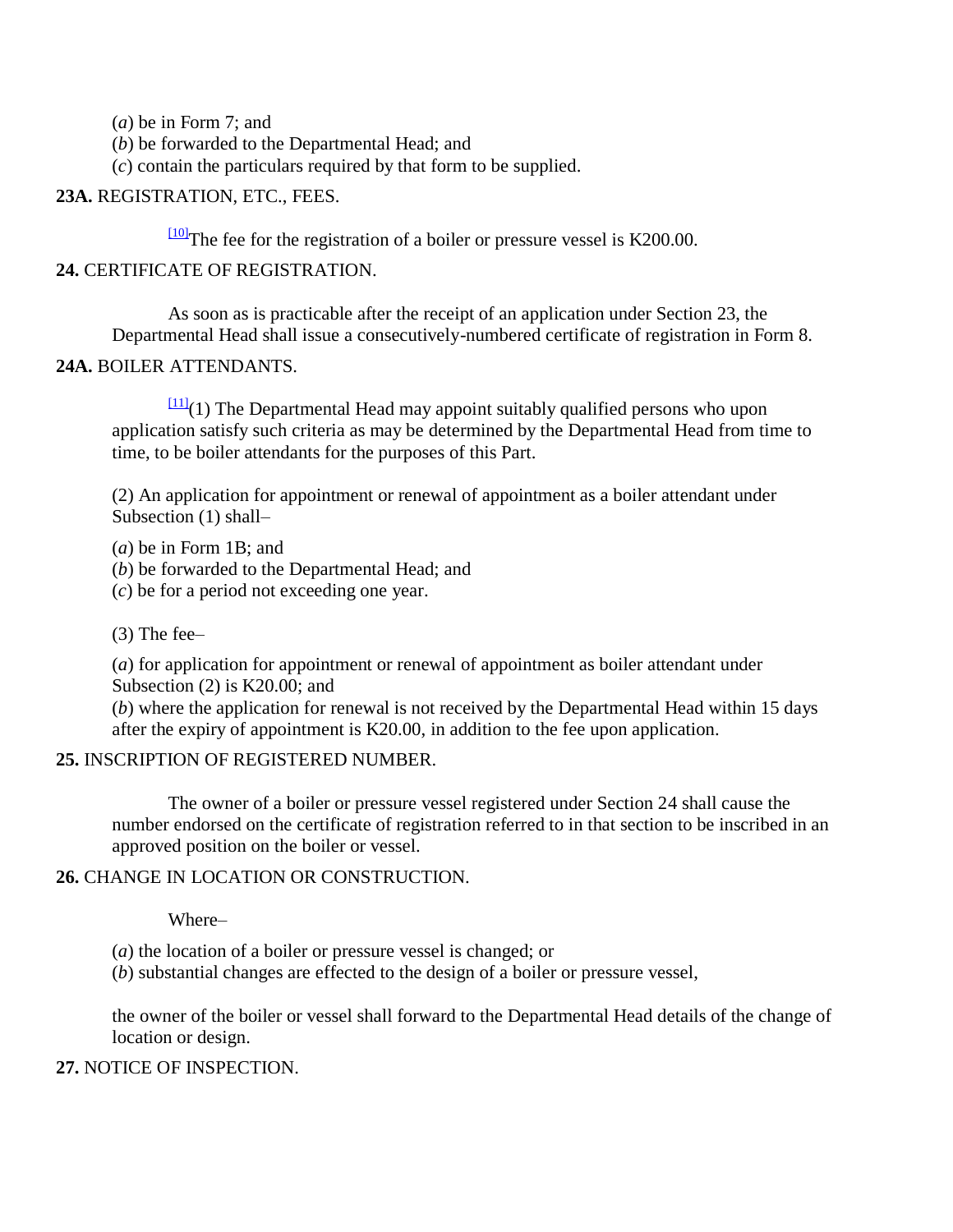An Industrial Safety officer may, by written notice to the owner of a boiler or pressure vessel, direct him to make it available for inspection by a boiler inspector.

# **28.** CERTIFICATE OF INSPECTION.

(1) A boiler inspector may, in respect of a boiler or pressure vessel in relation to which a notice has been issued under Section 27–

(*a*) issue a certificate of inspection subject to such conditions (if any) as are endorsed on it; or (*b*) defer the issue of a certificate of inspection until he is satisfied that the boiler or pressure vessel, as the case may be, has been made safe and fit for use; or (*c*) refuse to issue a certificate of inspection.

(2) A certificate of inspection–

(*a*) shall be in Form 9; and

(*b*) subject to this Regulation, remains current for a period of 12 months or such greater period as is endorsed on it.

### **28A.** INSPECTION, ETC., FEES.

 $\frac{122}{12}$ The fee for the inspection of a boiler or pressure vessel including steam jacketed pans is–

(*a*) in respect of a boiler where total heating surface–

|     |                                                                    | K      |
|-----|--------------------------------------------------------------------|--------|
|     | does not exceed 5 square metres                                    | 50.00  |
| Н   | exceeds 5 square metres but does not exceed 15<br>square metres    | 80.00  |
| Ш   | exceeds 15 square metres but does not exceed 70<br>square metres   | 100.00 |
| IV  | exceeds 70 square metres but does not exceed 200<br>square metres  | 150.00 |
| V   | exceeds 200 square metres but does not exceed 400<br>square metres | 200.00 |
| VI  | exceeds 400 square metres but does not exceed 800<br>square metres | 250.00 |
| VII | exceeds 800 square metres                                          | 300.00 |

(*b*) in respect of a pressure vessel (other than a steam jacketed pan) where total internal capacity–

|  | does not exceed 50 cubic litres | 130.00 |
|--|---------------------------------|--------|
|  |                                 |        |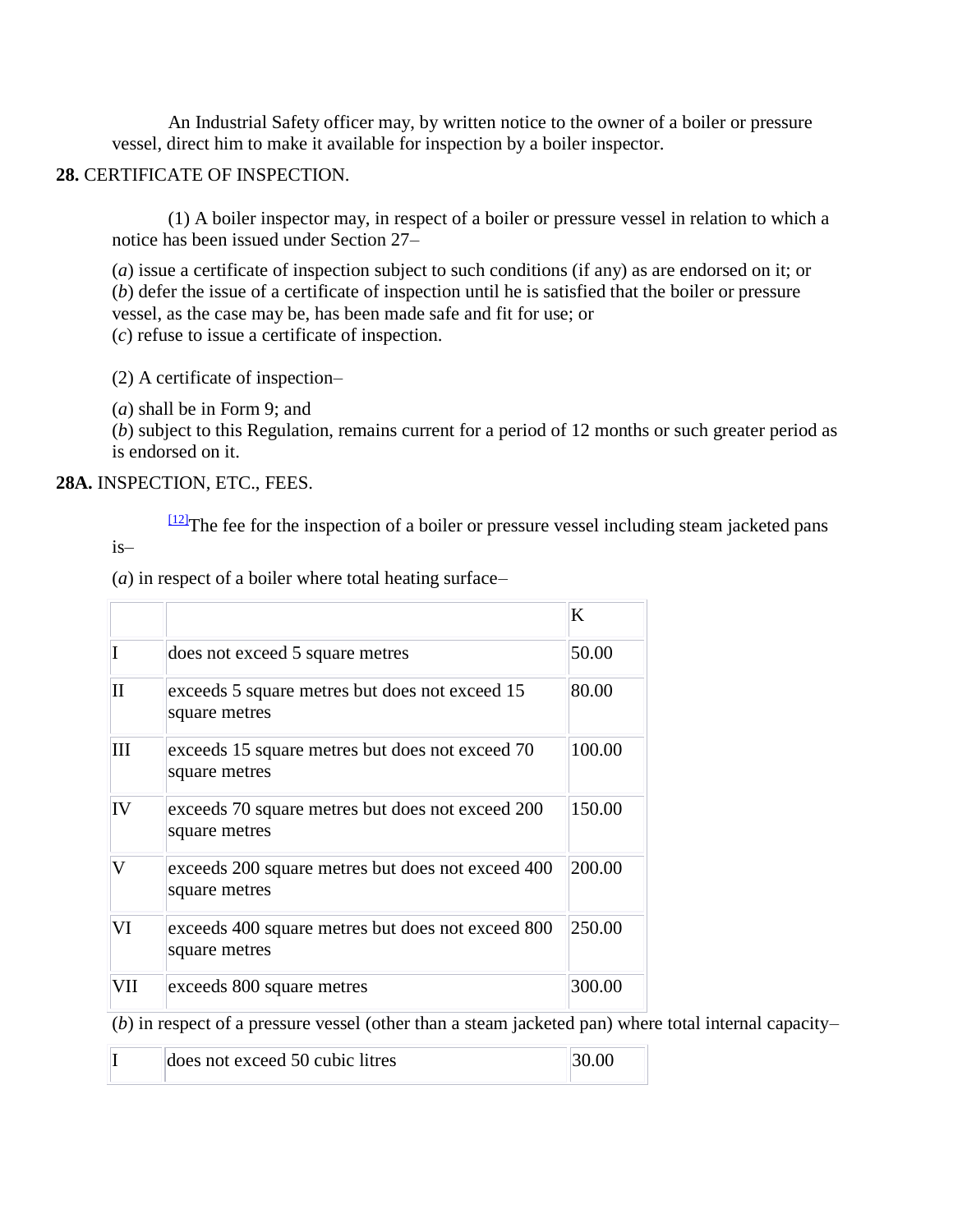| ΙH | exceeds 50 cubic litres but does not exceed 2,500<br>cubic litres       | 60.00  |
|----|-------------------------------------------------------------------------|--------|
| ĦН | exceeds 2,500 cubic litres but does not exceed<br>15,000 cubic litres   | 100.00 |
| IV | exceeds 15,000 cubic litres but does not exceed<br>700,000 cubic litres | 250.00 |
|    | exceeds 700,000 cubic litres                                            | 500.00 |

(*c*) in respect of a boiler steam jacketed pan where total internal diameter measurement–

|   | does not exceed 1 metre                        | 30.00 |
|---|------------------------------------------------|-------|
|   | exceeds 1 metre but does not exceed 1.5 metres | 50.00 |
| Ш | exceeds 1.5 metres                             | 60.OO |

### **29.** UNCERTIFIED BOILERS.

The owner of a boiler or pressure vessel who uses it, or permits it to be used–

(*a*) if a certificate of inspection in respect of it has been refused; or

(*b*) during the currency of the deferment, if a certificate of inspection in respect of it has been deferred; or

(*c*) in a manner contrary to a condition endorsed on the certificate of inspection in respect of it; or

(*d*) after it has once been the subject of a certificate of inspection unless there is a current certificate of inspection issued in respect of it,

is guilty of an offence.

Penalty: A fine not exceeding K100.00.

### **30.** ADOPTION OF S.A.A. BOILER CODE.

In respect of matters relating to the design, construction, installation, maintenance and method of operation and inspection of boilers and pressure vessels and cancellation of certificates of inspection, the Standards Association of Australia Boiler Code C.B.1 is adopted.

# **PART VI. –** SAW MILLING AND WOODWORKING.

*Division 1.*

Forestry Operations Generally.

### **31.** PERSONAL SAFETY.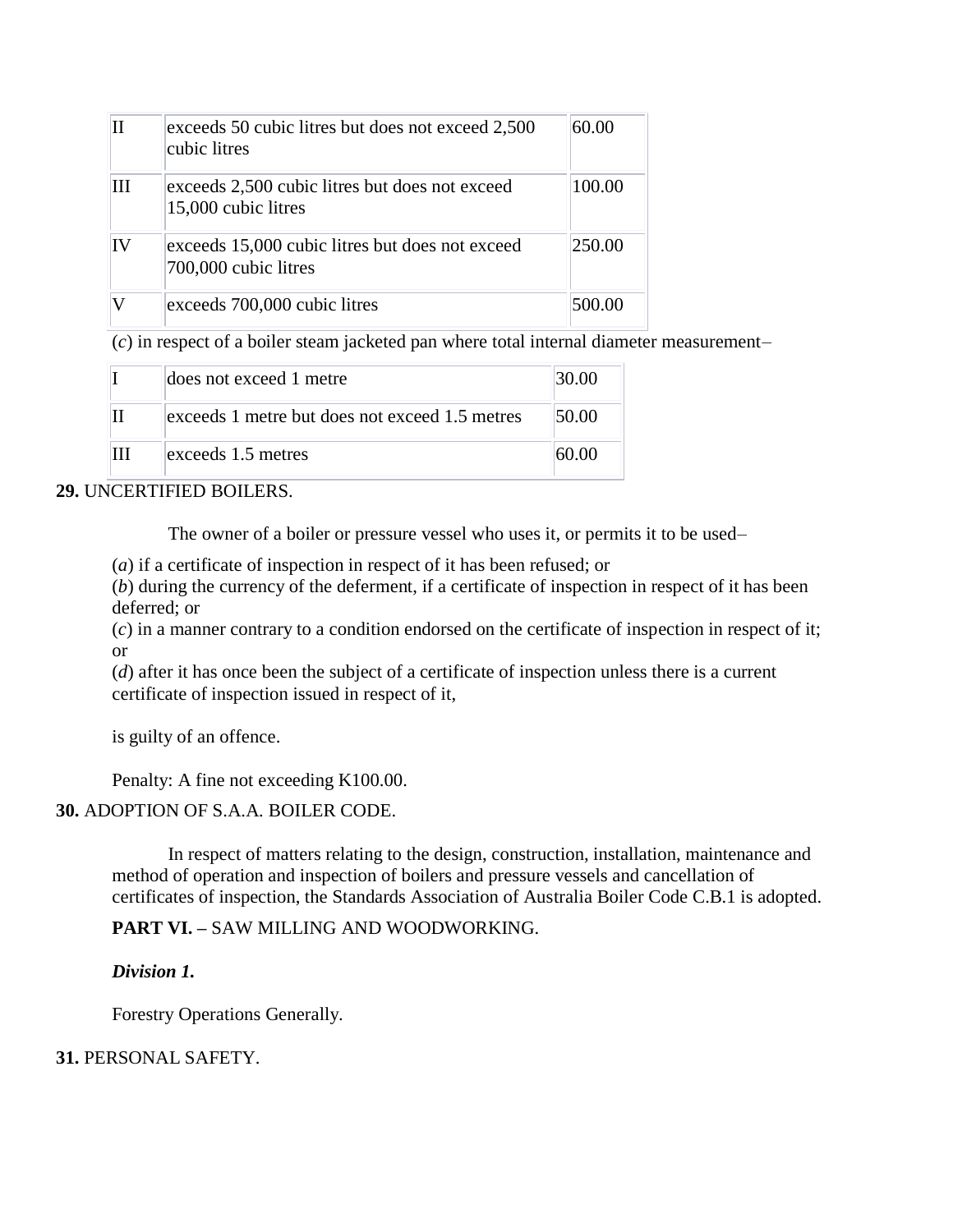A person engaged in forestry operations, including logging, falling, snigging, loading, transporting and tractor operations associated with forestry operations, shall comply with any reasonable request by a Forest Officer or an Industrial Safety Officer directed at ensuring that–

(*a*) the tools and equipment used in the operations are suitable, safe and in good repair; and (*b*) safe operating practices are observed.

# *Division 2.*

Circular Saws.

# **32.** LIABILITY OF OCCUPIER.

The occupier of a factory in which a circular saw is used or is to be used for cutting timber must comply with this Division or cause it to be complied with.

Penalty: A fine not exceeding K200.00.

# **33.** DESIGN, ETC.

The saw, saw bench and equipment, saw mountings and other components of any circular saw installation shall be so designed, put together and set up as to be suitable, safe, and adequately strong for the purpose for which the saw is used or intended to be used.

# **34.** FOUNDATIONS.

A stationary circular saw installation shall–

(*a*) be erected on, and securely fixed to, adequate foundations; and

(*b*) be so placed that ample clear space for safe working is provided all round.

# **35.** FLOORS.

The floor or other surface around a circular saw installation shall–

(*a*) be sound, level and even; and

(*b*) provide a firm foothold, and not be allowed to become slippery; and

(*c*) be kept free of material or other impediments, and, as far as practicable, of accumulations of sawdust and trade waste.

# **36.** CLEARING OF SAWDUST, ETC.

Sawdust and trade waste shall be removed from potentially dangerous positions under and around a circular saw installation only when the saw is stopped.

# **37.** LIGHTING.

Adequate and suitable lighting free from harmful or confusing glare shall be provided at each circular saw.

# **38.** MARKING OF SAFE WORKING SPEEDS.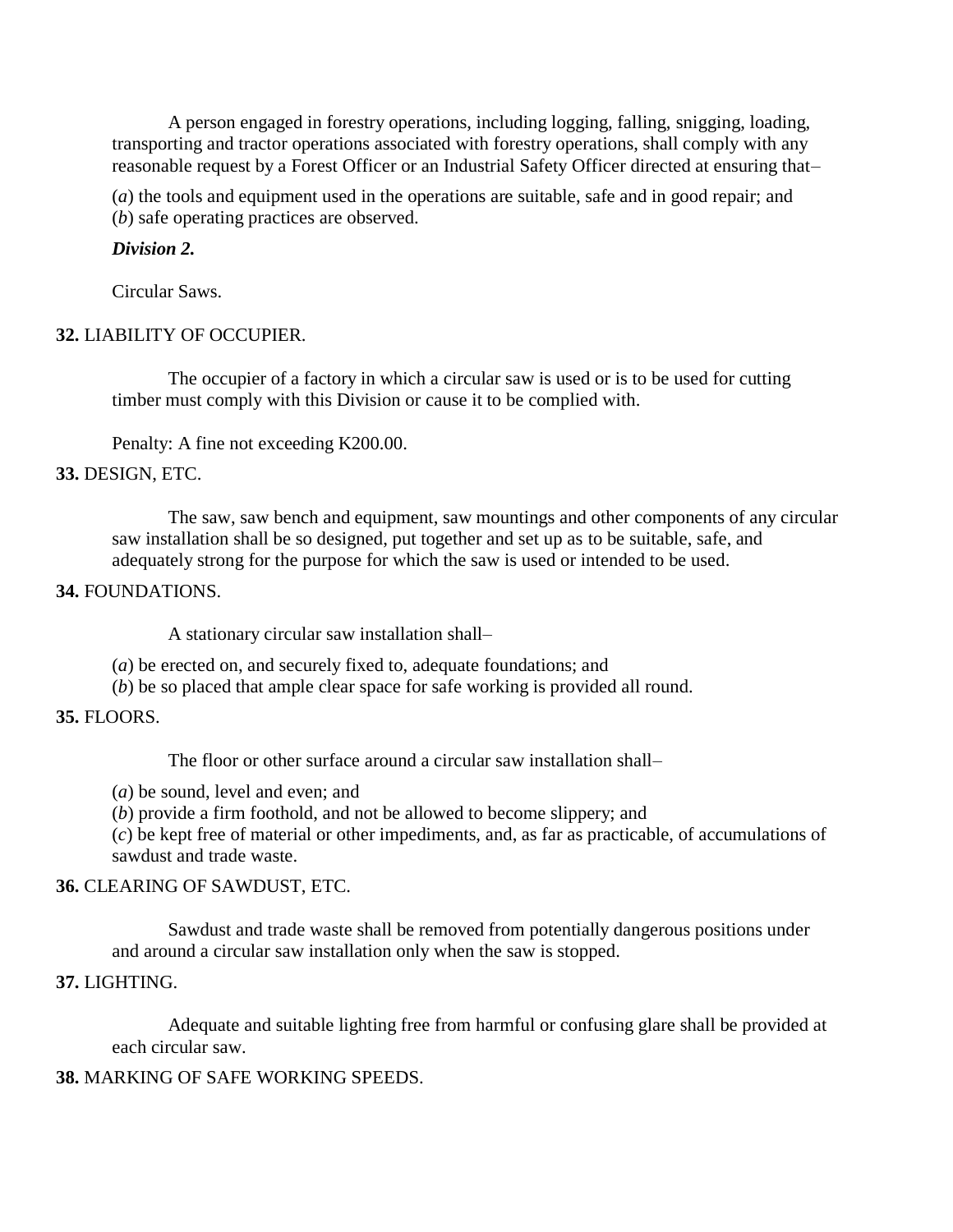The maximum safe working speed in revolutions per minute and the maker's name of each circular saw shall be clearly and legibly impressed on the saw in a conspicuous position and maintained so impressed at all times.

### **39.** POWER.

(1) The power provided for driving a circular saw shall be sufficient to ensure an efficient cutting speed for all purposes for which the saw is used.

(2) A governor or other means of speed control shall be provided to prevent the circular saw being driven at a speed in excess of its maximum safe working speed.

### **40.** COLLARS.

(1) The diameter of collars for circular saw blades shall–

(*a*) be as large as practicable; and

(*b*) not be less than 2½ times the diameter of the saw spindle, measured between the fixed collar and the first bearing.

(2) Collars for circular saw blades shall be recessed.

# **41.** RIVING KNIVES.

The saw blade shall be provided with a riving knife that–

(*a*) is made of good quality steel with a smooth finish; and

(*b*) is capable of being held rigidly in any working position in alignment with the saw blade; and

(*c*) is as close as possible to the thickness of the saw kerf and thicker than the saw blade, with the leading edge chamfered to provide a lead for passing material; and

(*d*) is curved approximately to the periphery of the saw blade with which it is used; and

(*e*) is adjustable so that the clearance between the riving knife and saw blade is as little as practicable and in any case is not greater than 12 mm; and

(*f*) is adjusted so as to reach not less than 3.2 mm below the maximum height of the saw blade protruding above the table.

# **42.** SECURE HOLDING OF MATERIAL.

(1) Where practicable, during manually-fed operations anti-kick-back devices shall be provided, or jigs and fixtures that effectively hold the work shall be used.

(2) Where used, anti-kick-back devices shall be such that–

(*a*) they are in contact with the work as it moves under them; and

(*b*) any backward movement of the material being cut will cause them to engage instantly and hold the material; and

(*c*) they are effective on all thicknesses of material fed.

**43.** ADJUSTMENT, ETC., OF ATTACHED EQUIPMENT.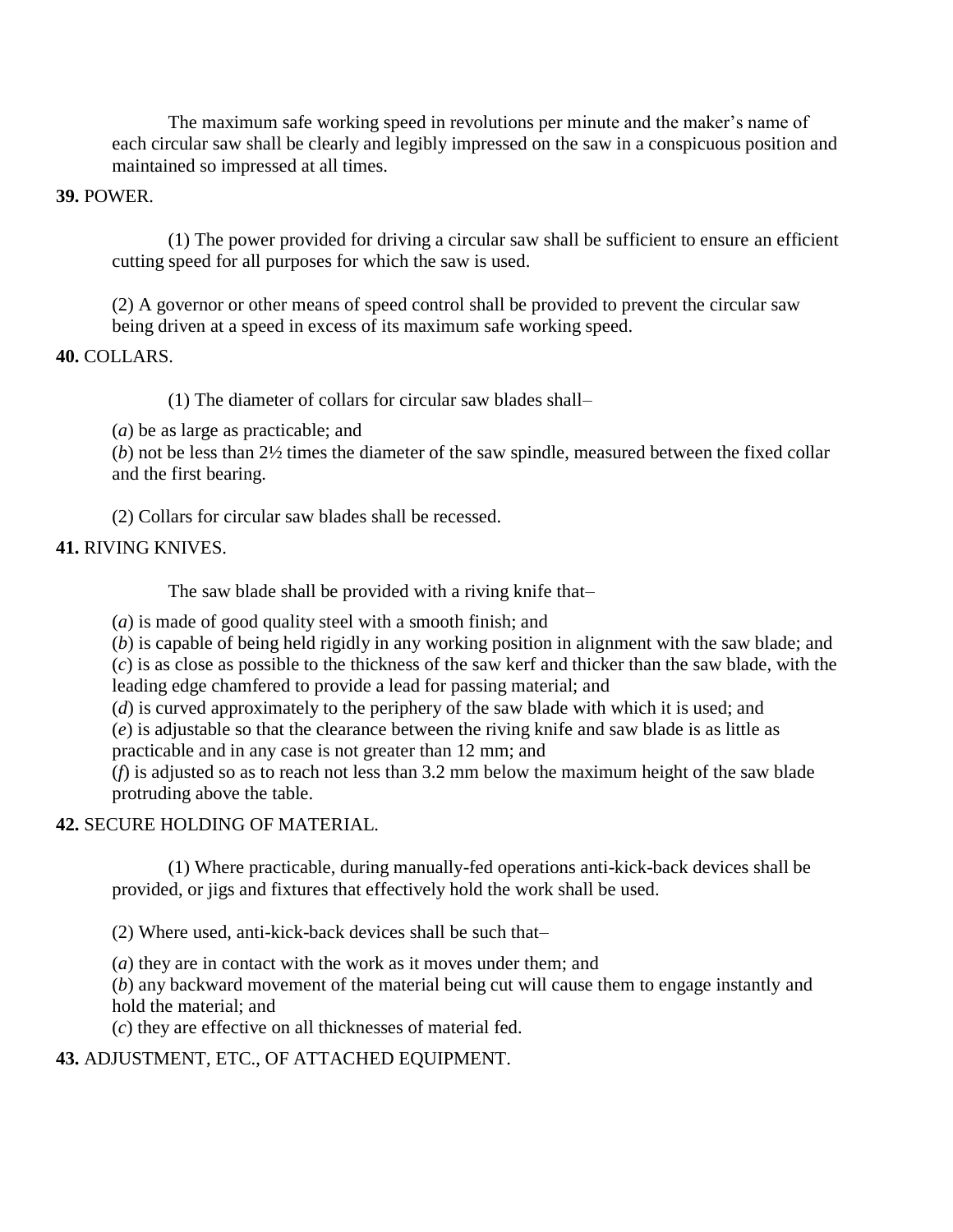Equipment attached to the circular saw bench shall, as far as practicable, be adjusted or serviced only when the saw is stopped.

### **44.** GUARDS ON BANK OR GANG SAWS.

Every bank or gang saw (other than a log saw or a band resawing machine) shall be guarded as follows:–

(*a*) the rim and front of both top and bottom pulley shall be completely encased in sheet metal or other suitable material; and

(*b*) all portions of the blade shall be encased except the portion of the blade between the table and top guide.

### **45.** GUARDS ON CIRCULAR SAW BLADES.

(1) Every circular saw blade (except the blade of log saws, and the blade of circular saws that move towards the timber) shall be so guarded at the top, back and lower portion that the risk of accidental contact with it is reduced to the least practicable.

(2) The guards shall conform to the following requirements:–

(*a*) all guards shall be readily adjustable to the different sizes of saw blades used in the bench;

(*b*) the top guard shall be kept as close to the material being sawn as is practicable;

(*c*) subject to Subsection (3), the back guard shall at all times–

(i) cover the back of the saw blade; and

(ii) extend from the top of the bench to the under side of the top guard; and

(iii) at the bench level be as close as possible to, and not more than 15 mm distant from, the saw teeth;

(*d*) if the portion of the saw blade beneath the bench is not completely encased in a dustcollecting hood–

(i) it shall be encased by means of boards or sheet-iron; and

(ii) the enclosure shall extend at least 50 mm below the saw teeth; and

(iii) the opening in the enclosure through which the sawdust passes shall not exceed 75 mm in width;

(*e*) guards shall be kept in an efficient state and securely fixed in position.

(3) Subsection (2)(c) does not apply to a fire-wood saw guarded with a flat strap type of guard.

(4) On every circular saw that moves towards the timber being cut in a case where the timber is placed on a table or bench–

(*a*) guards shall be provided to cover the saw blade as much as practicable; and

(*b*) there shall be some means of limiting the travel of the saw so that no part of the saw blade can project beyond the front edge of the table or bench.

# **46.** GUARD ON PENDULUM OR SWINGING SAW.

Every pendulum or swinging saw shall be guarded as follows:–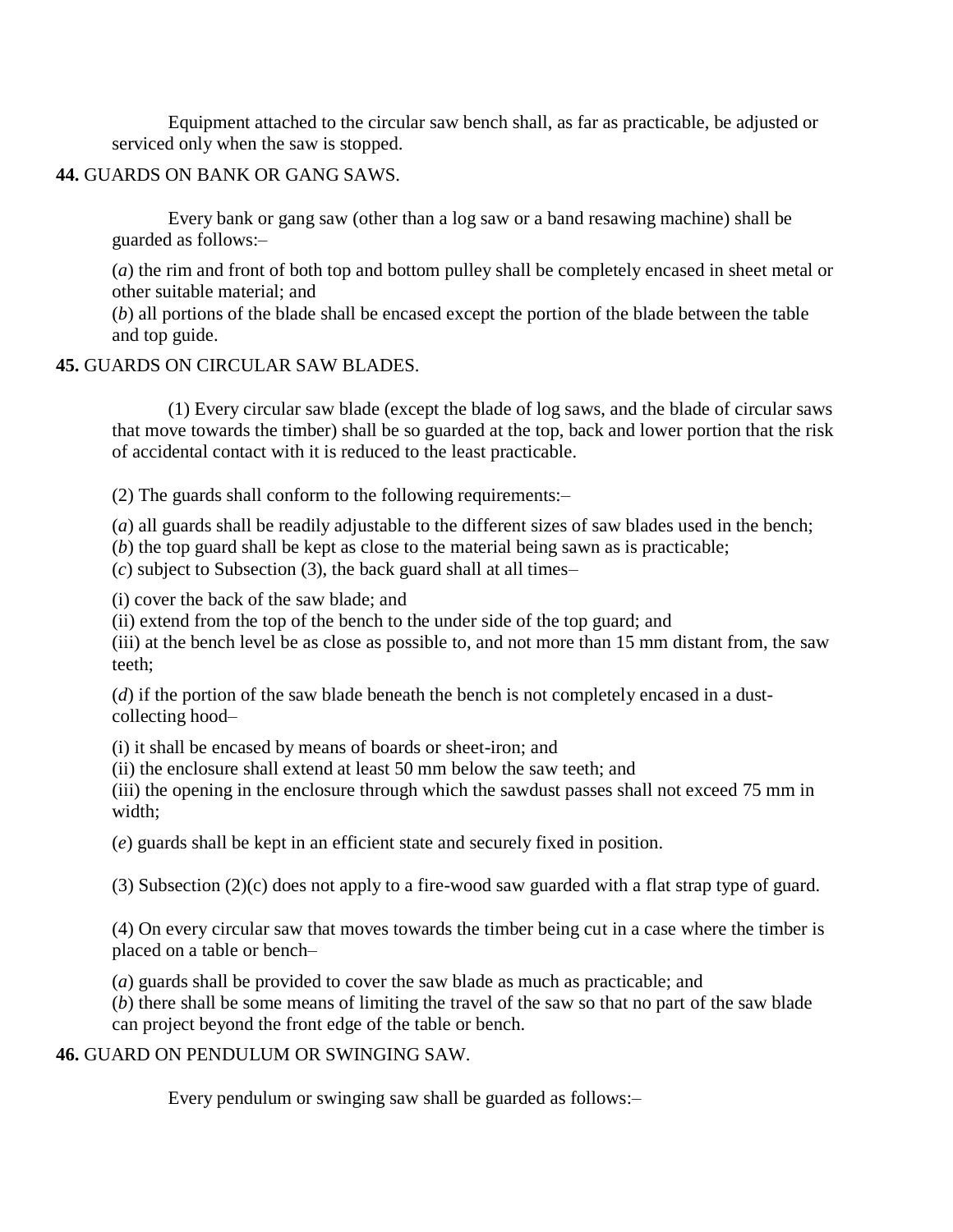(*a*) all teeth above the centre line shall be covered with a hood made of metal or other suitable material;

(*b*) if the back of the bench is in such a position that operatives may come in contact with the saw, the back of the saw shall be completely encased;

(*c*) a check chain or other suitable device–

(i) made of not less than 6.30 mm welded steel links or other material approved by an Industrial Safety Officer; and

(ii) securely bolted at one end of the saw frame and at the other end to a permanent fixture; and (iii) of such a length that it will at all times prevent the projection of any portion of the saw past the front edge of the saw bench,

shall be attached.

# **47.** MAINTENANCE, ETC.

(1) Each circular saw shall be in good condition, the teeth sharp and correctly set and the gullets rounded.

(2) The work of sharpening, setting and conditioning a circular saw shall be done in a competent manner.

(3) A circular saw–

(*a*) that is cracked, fractured, warped, has teeth missing or is otherwise defective or in bad condition shall not be used; and

(*b*) shall be maintained in good working order and condition while in use; and

(*c*) shall be securely and truly mounted and adjusted and be operated without undue vibration; and

(*d*) shall be provided with an efficient stopping and starting appliance of a type that will prevent inadvertent starting, the control being in such a position as to be readily and conveniently operated by the person using the saw; and

(*e*) shall not be allowed to run idly–

(i) between jobs; or

(ii) when the work in hand is delayed or interrupted; or

(iii) when unattended; and

(*f*) shall be mounted or adjusted only while the saw is stopped and secured against inadvertent starting.

# *Division 3.*

Band Saws.

# **48.** BAND SAWS.

The occupier of a factory in which a band saw is used or is to be used for cutting timber must comply with this Division or cause it to be complied with.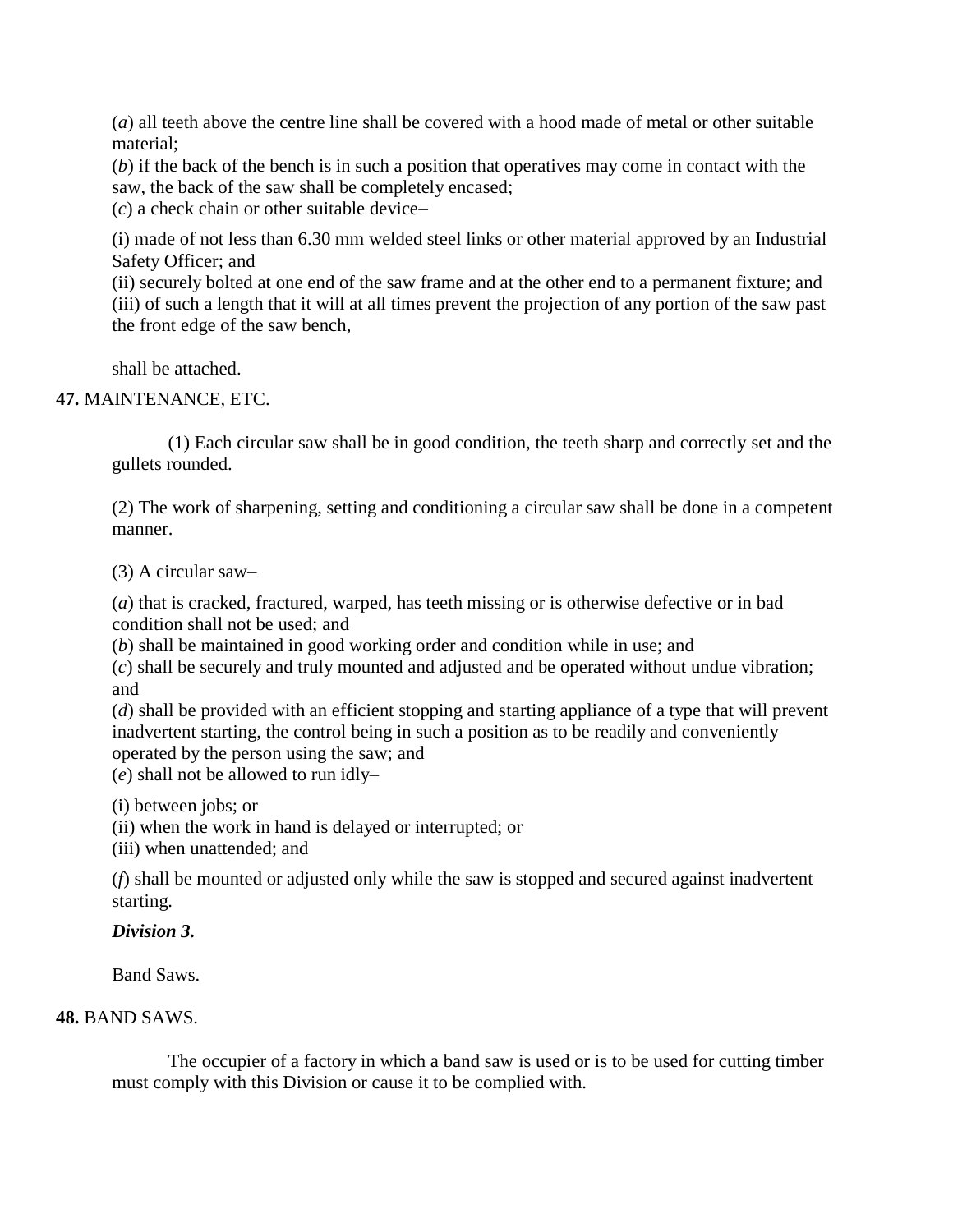Penalty: A fine not exceeding K200.00.

### **49.** GUARDS.

Suitable guards shall cover the upper and lower band wheels, the return side of the saw blade and as much as practicable of the cutting side.

### **50.** TENSION CONTROL.

Band saws shall be provided with efficient tension control to compensate for expansion and contraction and to ensure proper tension during use.

### **51.** COUNTERWEIGHTS.

Counterweights, where used, shall be enclosed for the full length of the travel.

### **52.** DUST CONTROL.

Means shall be provided for preventing the accumulation of dust on the rim of the band wheel.

# **53.** SIZE OF SAW BLADE RELATIVE TO BAND WHEEL.

The manufacturer's recommendations concerning gauge and width of saw blade relative to width and diameter of band wheel shall be followed.

### **54.** MAINTENANCE, ETC.

(1) A band wheel shall be inspected and tested at frequent intervals by a person competent to detect cracks, loose spokes, or other defects of the wheel and rim, and any wheel in which a defect is found shall be removed from service.

(2) Band saw blades shall be checked at frequent intervals for cracks, faulty joints, and misalignment.

#### *Division 4.*

Overhand Planing Machines.

### **55.** USE OF CERTAIN MACHINES.

The occupier of a factory must not require or permit the woodworking machine commonly known as a jointer, surface planer or buzzer to be used for overhand planing unless–

(*a*) it is fitted with a cylindrical cutter block the slots of which are not more than 15.8 mm in width and 11 mm in depth, or such greater width or depth as an Industrial Safety Officer approves in a particular case; and

(*b*) the edges of the table that form the slot or opening in which the cutter block revolves are kept as close to the block as possible, consistent with the proper working of the machine; and (*c*) the cutting heads are in proper balance and sets of blades are balanced to exactly the same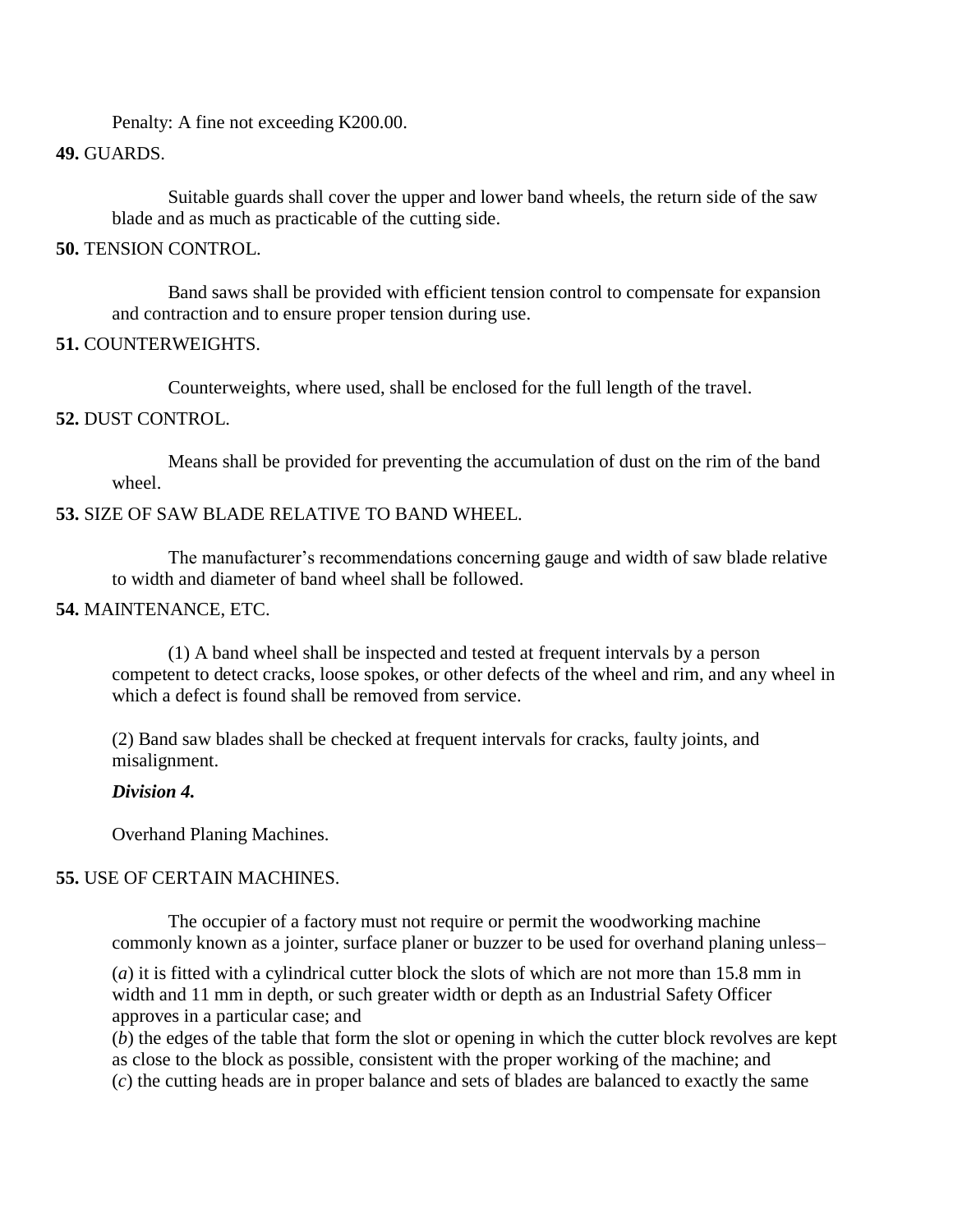weight after sharpening; and (*d*) suitable guards are fitted to the cutter bar on both sides of the gauge fence.

Penalty: A fine not exceeding K200.00.

# *Division 5.*

Log Carriages.

# **56.** LIABILITY OF OCCUPIER.

The occupier of a factory in which a log carriage is used or is to be used must comply with this Division or cause it to be complied with.

Penalty: A fine not exceeding K200.00.

# **57.** PLATFORM.

Where the operator of a log carriage uses the carriage floor as a platform, it shall be completely decked over to prevent persons stepping through the openings in the frame.

# **58.** LOG CARRIAGES.

(1) The wheels of log carriages shall be so protected as to prevent toes and feet being caught between the wheels and rails.

(2) Log carriage cables and winch cables shall be maintained in a satisfactory condition at all times.

(3) The carriage control shall be so located and protected that its operation does not create a hazard to the operator.

(4) All belts, pulleys, sprockets, chain wheels, shafting and gearing, including that controlling the setworks, on the carriage shall be securely guarded.

(5) The cable pulleys shall be guarded by boxes of adequate strength securely fixed in position.

(6) The clearance between the rear end of the log carriage or log and the wall or wall timbers shall not be less than 1,200 mm when used as a passage way, and shall in no case be less than 600 mm.

(7) Roof truss timbers or other parts of the buildings or fixtures shall not be located within 2,000 mm above the surface of the log carriage deck.

(8) The wheel mountings of the log carriage shall be so constructed and maintained that excessive lateral movement does not occur.

**59.** RAILS.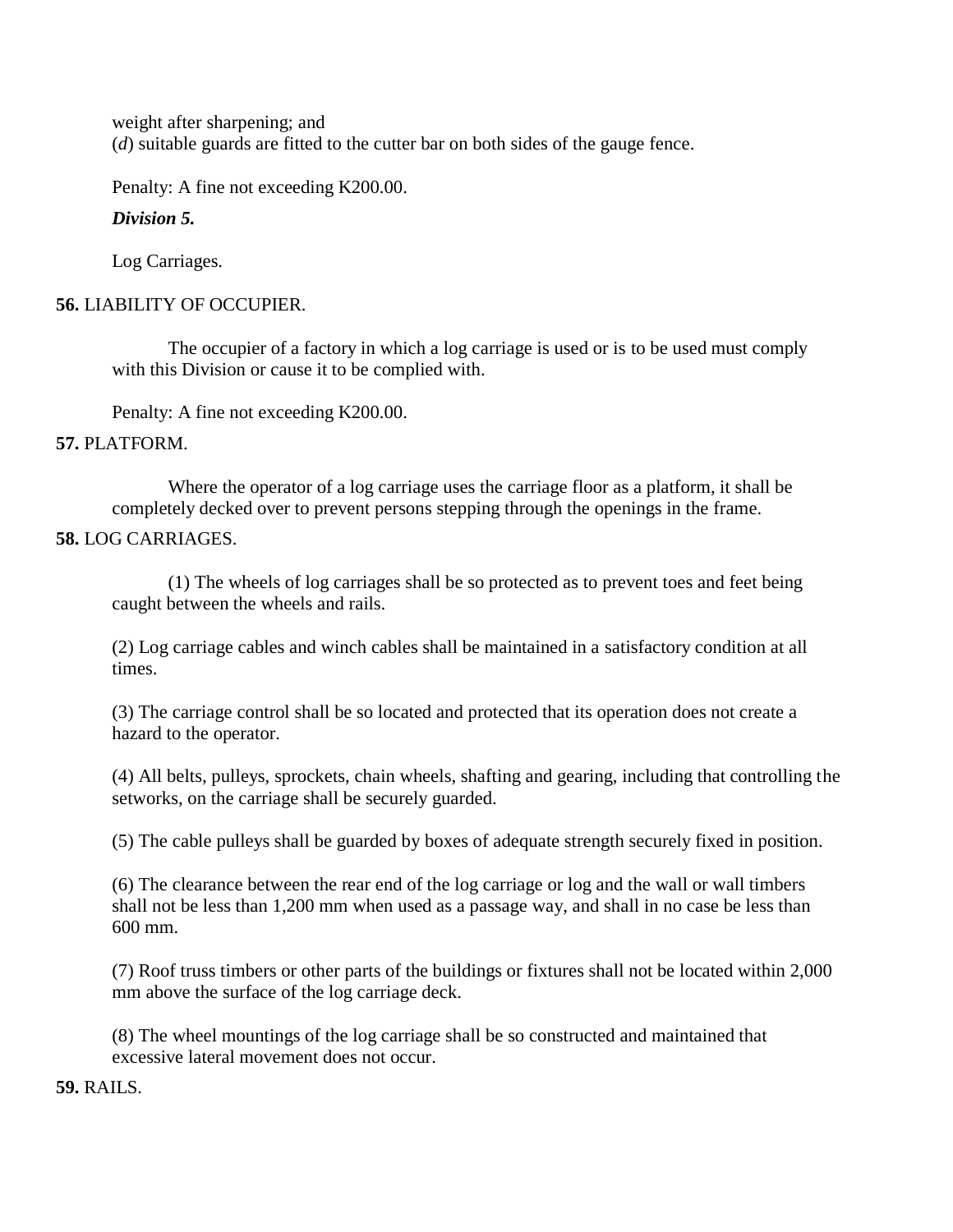(1) Rails shall be installed and maintained level and straight in correct relationship with the saw blades.

(2) Brushes or other satisfactory means of keeping the rails free from trade waste shall be provided.

### **60.** GUARD RAILS.

Where practicable, guard rails shall be provided along the track to prevent accidental contact with the moving carriage.

### **61.** STOPS.

Each end of a log carriage runway shall be provided with a stop capable of safely arresting the carriage.

### **62.** SAW CLEARANCE.

Means of providing saw clearance on the return trip of the carriage shall be maintained in good condition.

### **63.** LEADS.

Where a lead is thought necessary, it shall not exceed 6 mm in 6 m and should preferably be not more than 3 mm in 6 m.

### **64.** DOGS, ETC.

(1) On underslung saws, suitable chocks or dogs shall be provided to prevent the log from moving in the cut.

 $(2)$  Dogs-

(*a*) shall be properly designed and of adequate strength; and

(*b*) shall be maintained sharp and free from burrs.

#### *Division 6.*

Sawmilling and Woodworking Operations Generally.

### **65.** LIABILITY OF OCCUPIER.

The occupier of a factory in which sawmilling or other woodworking operations are, or are to be, carried on must comply with the provisions of this Division or cause them to be complied with.

Penalty: A fine not exceeding K200.00.

### **66.** GUARDING OF MACHINERY.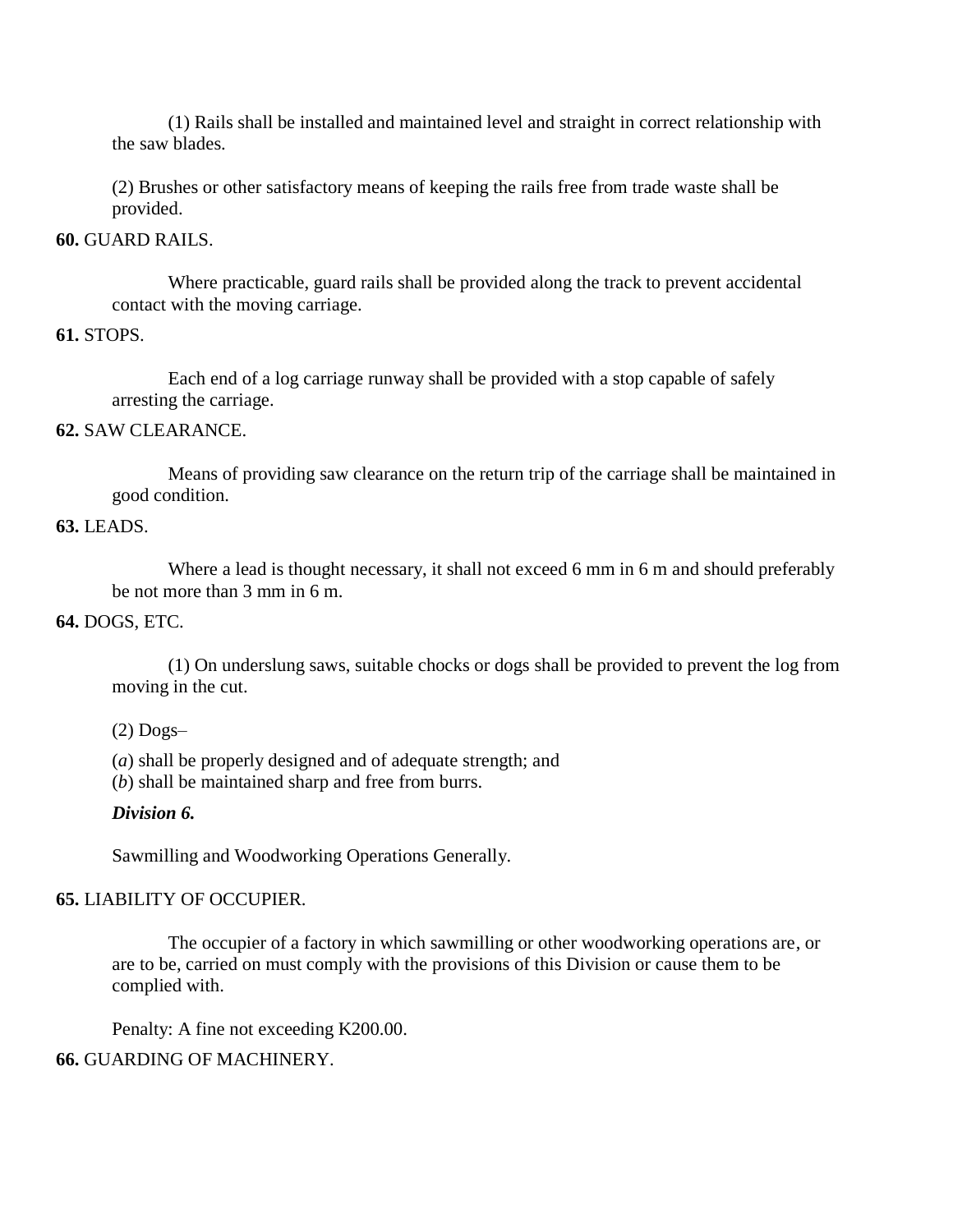(1) All machinery or machines other than those referred to in this Part used in or about sawmilling or other woodworking operations, including sanders, lathes, morticers, tenoners, planers, thicknessers, molders or any combination machines or others used for special operations shall be effectively guarded to the satisfaction of an Industrial Safety Officer to secure the safety and health of persons engaged on or in the vicinity of the machines or operations.

(2) For the purposes of Subsection (1), the Departmental Head may, by notice in the National Gazette, declare–

(*a*) any machine or operation to be dangerous to persons; and

(*b*) approved measures for guarding and operation of the machine or operation.

# **67.** DISPOSAL OF WASTE.

(1) Disposal of waste from sawmilling and woodworking operations is the responsibility of the owner or occupier.

(2) Within the limits of any town, disposal by burning shall be only by means of an approved type of incinerator.

(3) Where disposal of waste is not effected by burning, all waste shall be removed, at least once weekly or at such other times as are directed by an Industrial Safety Officer, from the site of operations to approved dumping areas.

# **PART VII. –** MISCELLANEOUS.

# **68.** INCOMPETENT WORKERS.

(1) Where, in the opinion of an Industrial Safety Officer, an employee is by reason of–

- (*a*) his lack of comprehension; or
- (*b*) his physical or mental disability; or
- (*c*) any other cause,

unable to engage in a particular work or a particular class of work without danger to himself or other persons, an Industrial Safety Officer may, by written notice to the employer, direct that that employee be not engaged in the work or class of work specified in the notice.

(2) An employer shall not engage or permit a worker named in a notice under Subsection (1) to perform the work or class of work specified in the notice.

# SCHEDULE **1**

*PAPUA NEW GUINEA.*

[Industrial Safety, Health](http://www.paclii.org/pg/legis/consol_act/ishawa1961335/) [and Welfare Act](http://www.paclii.org/pg/legis/consol_act/ishawa1961335/) **[1961](http://www.paclii.org/pg/legis/consol_act/ishawa1961335/)**.

*Form 1 – Certificate of Appointment as Industrial Safety Officer.*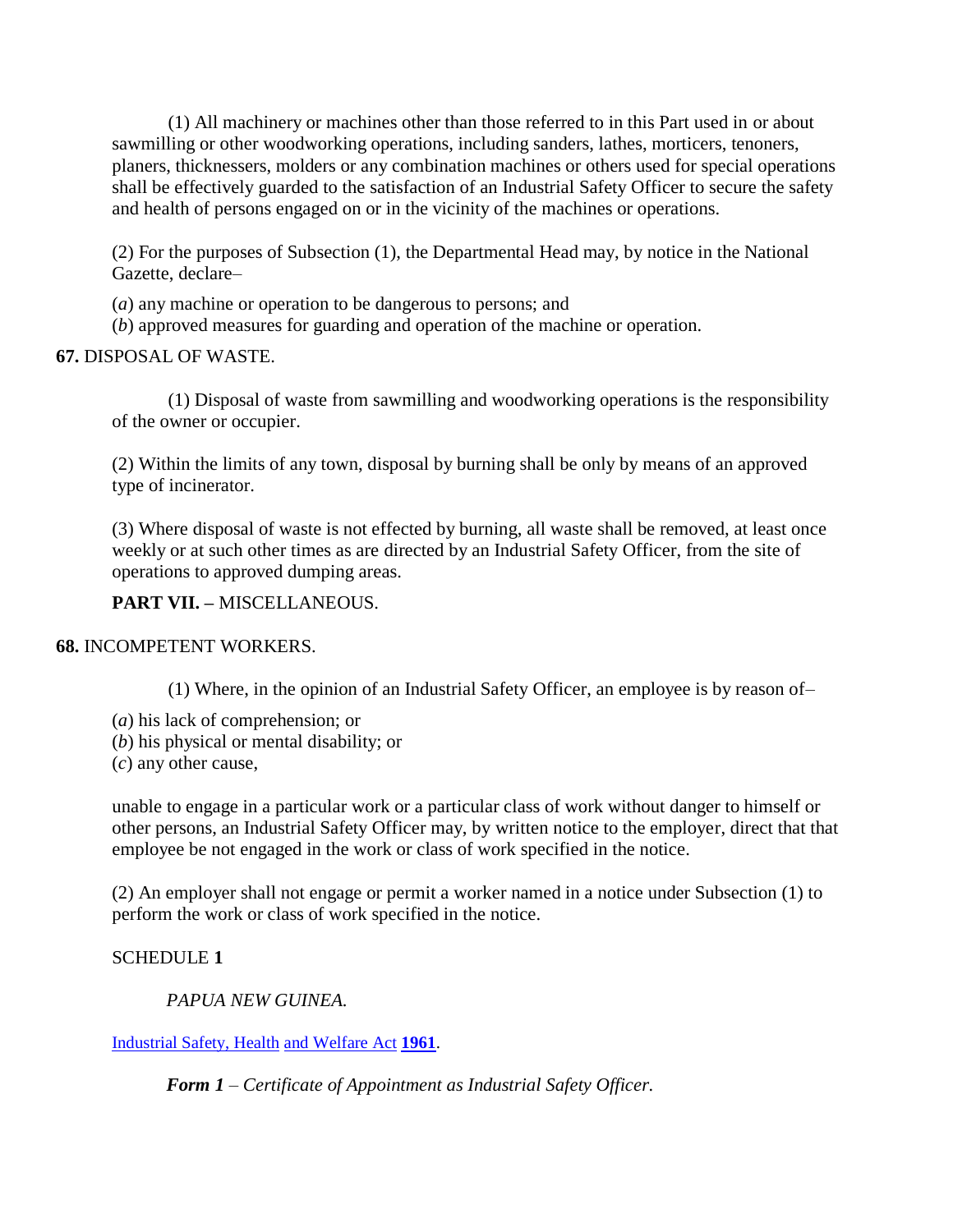Act, Sec. 5(2). Form 1.Reg., Sec. 2.

*PAPUA NEW GUINEA.*

[Industrial Safety, Health](http://www.paclii.org/pg/legis/consol_act/ishawa1961335/) [and Welfare Act](http://www.paclii.org/pg/legis/consol_act/ishawa1961335/) **[1961](http://www.paclii.org/pg/legis/consol_act/ishawa1961335/)**.

*Form 1A – Application for Appointment as a Boiler Inspector.*

Act, Sect. 5(2)Reg., Sec. 21(2) Form 1A.

*PAPUA NEW GUINEA.*

[Industrial Safety, Health](http://www.paclii.org/pg/legis/consol_act/ishawa1961335/) [and Welfare Act](http://www.paclii.org/pg/legis/consol_act/ishawa1961335/) **[1961](http://www.paclii.org/pg/legis/consol_act/ishawa1961335/)**.

*Form 1B – Application for appointment as a boiler attendant.*

Reg., Sec. 24(A) Form 1B.

*PAPUA NEW GUINEA.*

[Industrial Safety, Health](http://www.paclii.org/pg/legis/consol_act/ishawa1961335/) [and Welfare Act](http://www.paclii.org/pg/legis/consol_act/ishawa1961335/) **[1961](http://www.paclii.org/pg/legis/consol_act/ishawa1961335/)**.

*Form 2 – Application for Registration of Factory.*

Act, Sec. [16. Form 2.Reg.,](http://www.paclii.org/cgi-bin/LawCite?cit=16%20Form%202) Sec. 3.

*PAPUA NEW GUINEA.*

[Industrial Safety, Health](http://www.paclii.org/pg/legis/consol_act/ishawa1961335/) [and Welfare Act](http://www.paclii.org/pg/legis/consol_act/ishawa1961335/) **1961**.

*Form 3 – Certificate of Registration as a Factory.*

Act, Sec. 18. Form 3.Reg., Sec. 4(1).

*PAPUA NEW GUINEA.*

[Industrial Safety, Health](http://www.paclii.org/pg/legis/consol_act/ishawa1961335/) [and Welfare Act](http://www.paclii.org/pg/legis/consol_act/ishawa1961335/) **[1961](http://www.paclii.org/pg/legis/consol_act/ishawa1961335/)**.

*Form 4 – Permit Authorizing the use of Premises as a Factory.*

Act, Sec. 18. Form 4.Reg., Sec. 4(2).

*PAPUA NEW GUINEA.*

[Industrial Safety, Health](http://www.paclii.org/pg/legis/consol_act/ishawa1961335/) [and Welfare Act](http://www.paclii.org/pg/legis/consol_act/ishawa1961335/) **[1961](http://www.paclii.org/pg/legis/consol_act/ishawa1961335/)**.

*Form 5 – Application for Approval for Building or Structural Alteration.*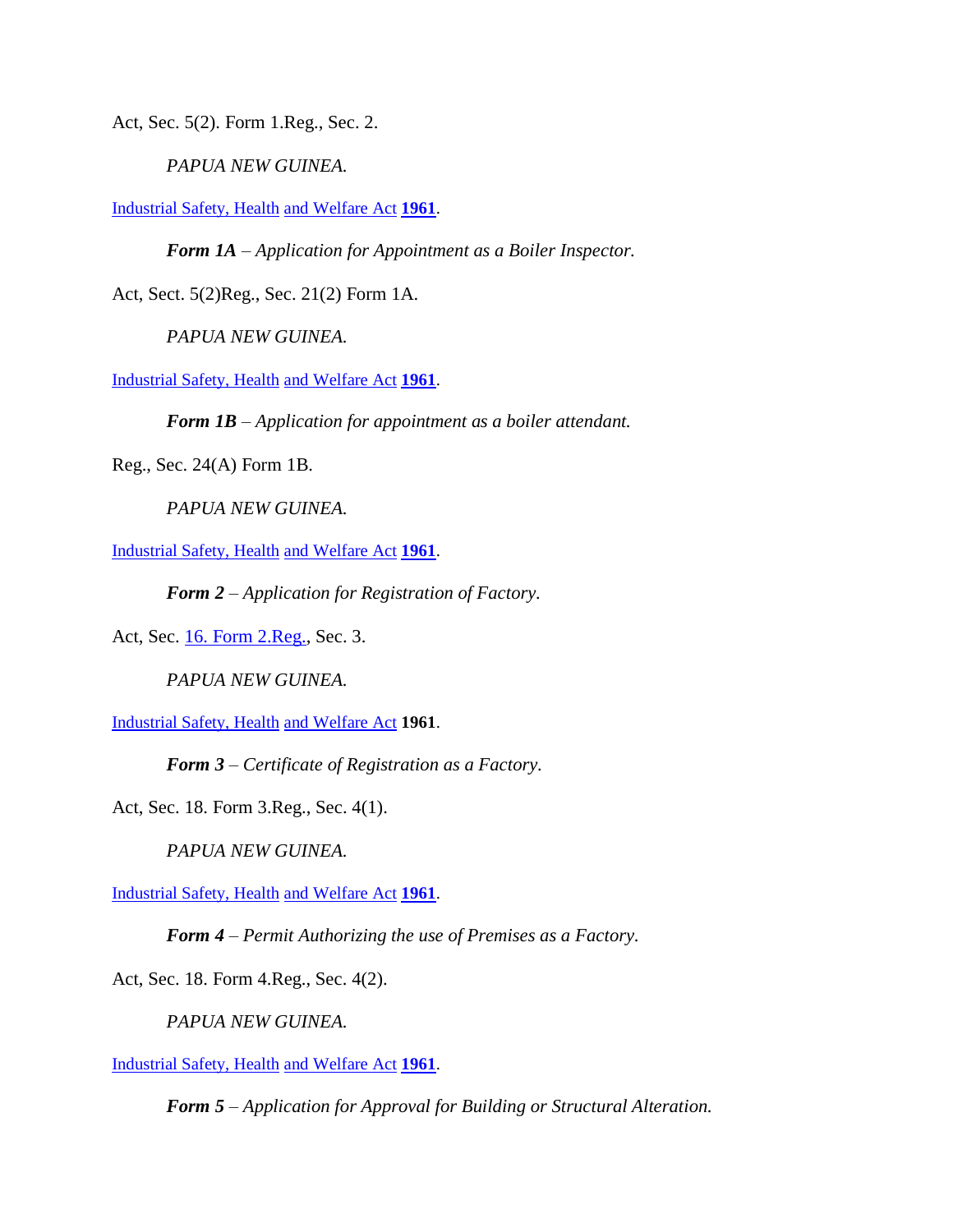Act, Sec. 26(2). Form 5.Reg., Sec. 6.

*PAPUA NEW GUINEA.*

[Industrial Safety, Health](http://www.paclii.org/pg/legis/consol_act/ishawa1961335/) [and Welfare Act](http://www.paclii.org/pg/legis/consol_act/ishawa1961335/) **[1961](http://www.paclii.org/pg/legis/consol_act/ishawa1961335/)**.

*Form 6 – Notice of Major injury, Major Disease or Death.*

Act, Sec. 34. Form 6.Reg., Sec. 19

*PAPUA NEW GUINEA.*

[Industrial Safety, Health](http://www.paclii.org/pg/legis/consol_act/ishawa1961335/) [and Welfare Act](http://www.paclii.org/pg/legis/consol_act/ishawa1961335/) **[1961](http://www.paclii.org/pg/legis/consol_act/ishawa1961335/)**.

*Form 7 – Application for Registration of a Boiler/Pressure Vessel.*

Reg., Sec. 23. Form 7.

*PAPUA NEW GUINEA.*

[Industrial Safety, Health](http://www.paclii.org/pg/legis/consol_act/ishawa1961335/) [and Welfare Act](http://www.paclii.org/pg/legis/consol_act/ishawa1961335/) **[1961](http://www.paclii.org/pg/legis/consol_act/ishawa1961335/)**.

*Form 8 – Certificate of Registration of a Boiler/Pressure Vessel.*

Reg., Sec. 24. Form 8.

*PAPUA NEW GUINEA.*

[Industrial Safety, Health](http://www.paclii.org/pg/legis/consol_act/ishawa1961335/) [and Welfare Act](http://www.paclii.org/pg/legis/consol_act/ishawa1961335/) **[1961](http://www.paclii.org/pg/legis/consol_act/ishawa1961335/)**.

*Form 9 – Certificate of inspection of Boiler/Pressure Vessel.*

Reg., Sec. 28. Form 9.

Office of Legislative Counsel, PNG

[\[1\]](http://www.paclii.org/pg/legis/consol_act/ishawr1965426/#fnB1)Section 3(3) inserted by *Industrial Safety, Health and Welfare (Amendment) Regulation* 1998 (No 32 of 1998), s1.  $\frac{[2]}{[2]}$  $\frac{[2]}{[2]}$  $\frac{[2]}{[2]}$  Section 3(3) inserted by *Industrial Safety, Health and Welfare (Amendment) Regulation* 1998 (No 32 of 1998), s1.

[\[3\]](http://www.paclii.org/pg/legis/consol_act/ishawr1965426/#fnB3) Section 5 amended by *Industrial Safety, Health and Welfare (Amendment) Regulation* 1987 (No. 7 of 1987). Repealed and replaced by *Industrial Safety, Health and Welfare (Amendment) Regulation* 1998 (No 32 of 1998), s5.